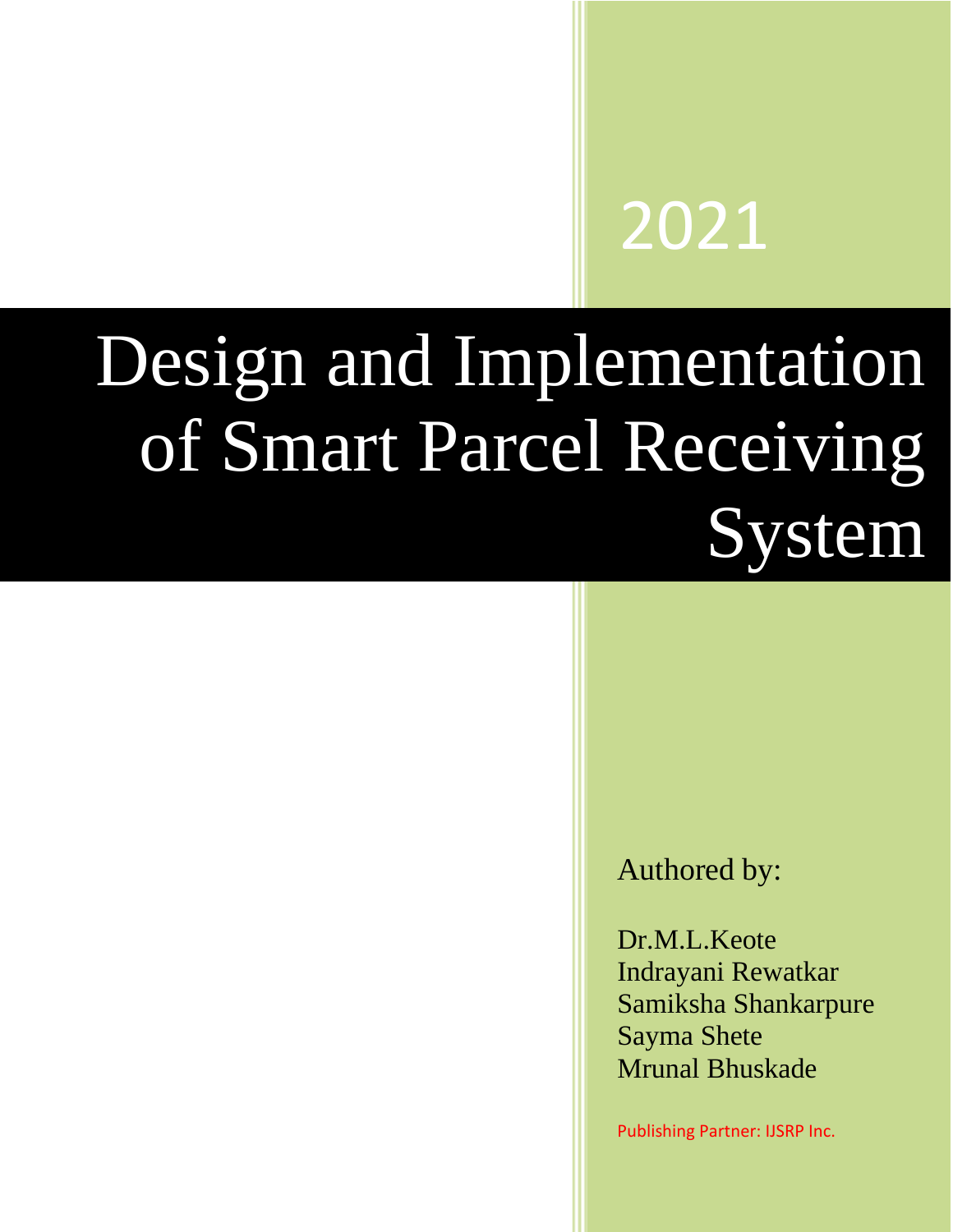# Design and Implementation of Smart Parcel Receiving System

Dr.M.L.Keote Indrayani Rewatkar Samiksha Shankarpure Sayma Shete Mrunal Bhuskade

Publishing Partner: **IJSRP Inc. www.ijsrp.org**

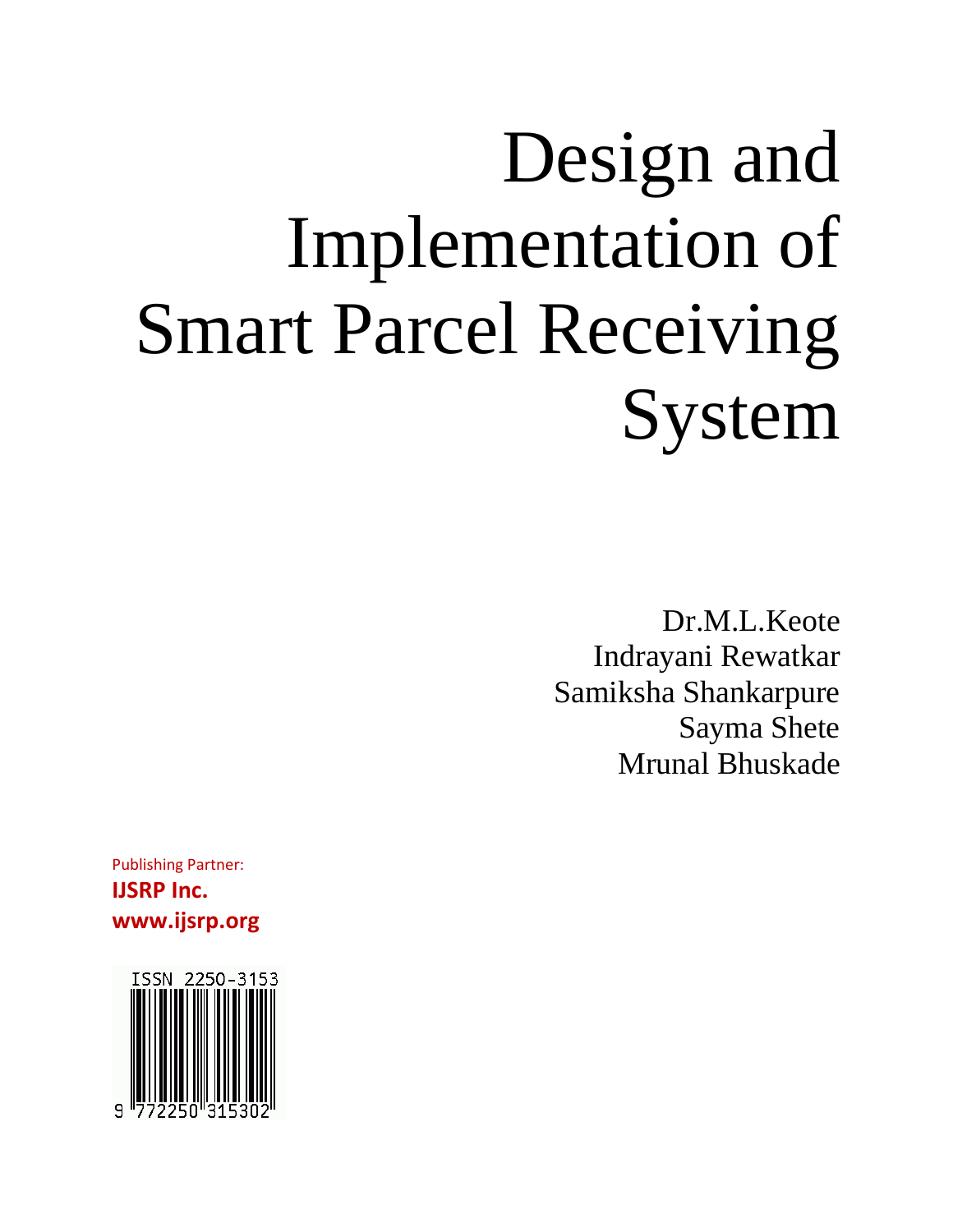Publication Partner: International Journal of Scientific and Research Publications (ISSN: 2250-3153)

# Preface

This monograph introduces the Smart parcel receiving System which will solve the problem of missed deliveries, providing a smart and secure parcel delivery solution that we can monitor and control from our smart phone. The proliferation of online shopping has introduced a number of problems for the customer not present in what we might call the traditional shopping experience. One of the challenging issue is how to handle the receiving of a parcel when not at home. The idea is to introduce a Smart Parcel Receiving System which will be able to verify and accept the ordered parcel as well as acknowledging the customer and the e-retailers of parcel.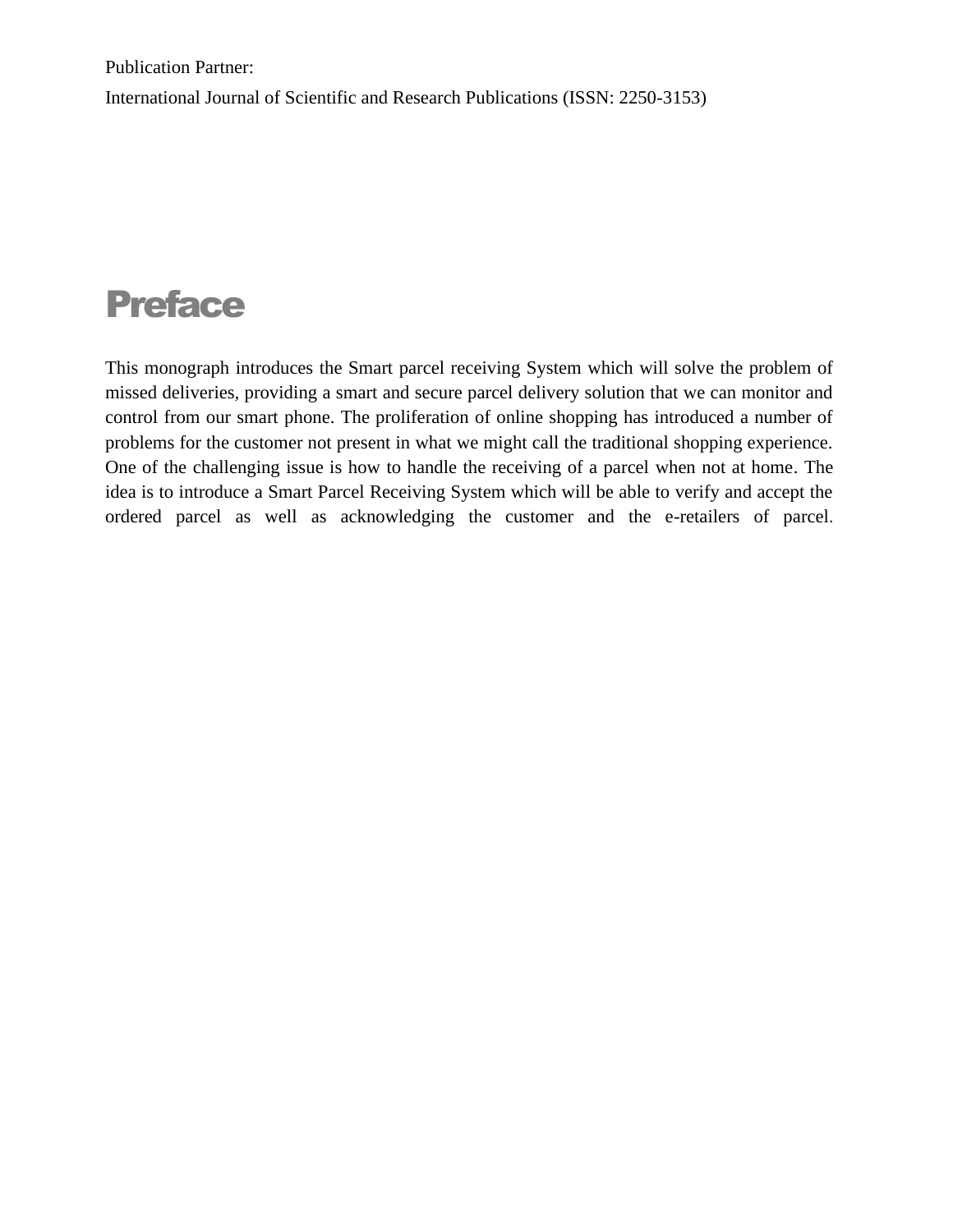Publication Partner: International Journal of Scientific and Research Publications (ISSN: 2250-3153)

# Copyright and Trademarks

All the mentioned authors are the owner of this Monograph and own all copyrights of the Work. IJSRP acts as publishing partner and authors will remain owner of the content.

#### Copyright©2021, All Rights Reserved

No part of this Monograph may be reproduced, stored in a retrieval system, or transmitted, in any form or by any means, electronic, mechanical, photocopying, recording, scanning or otherwise, except as described below, without the permission in writing of the Authors & publisher.

Copying of content is not permitted except for personal and internal use, to the extent permitted by national copyright law, or under the terms of a license issued by the national Reproduction Rights Organization.

Trademarks used in this monograph are the property of respective owner and either IJSRP or authors do not endorse any of the trademarks used.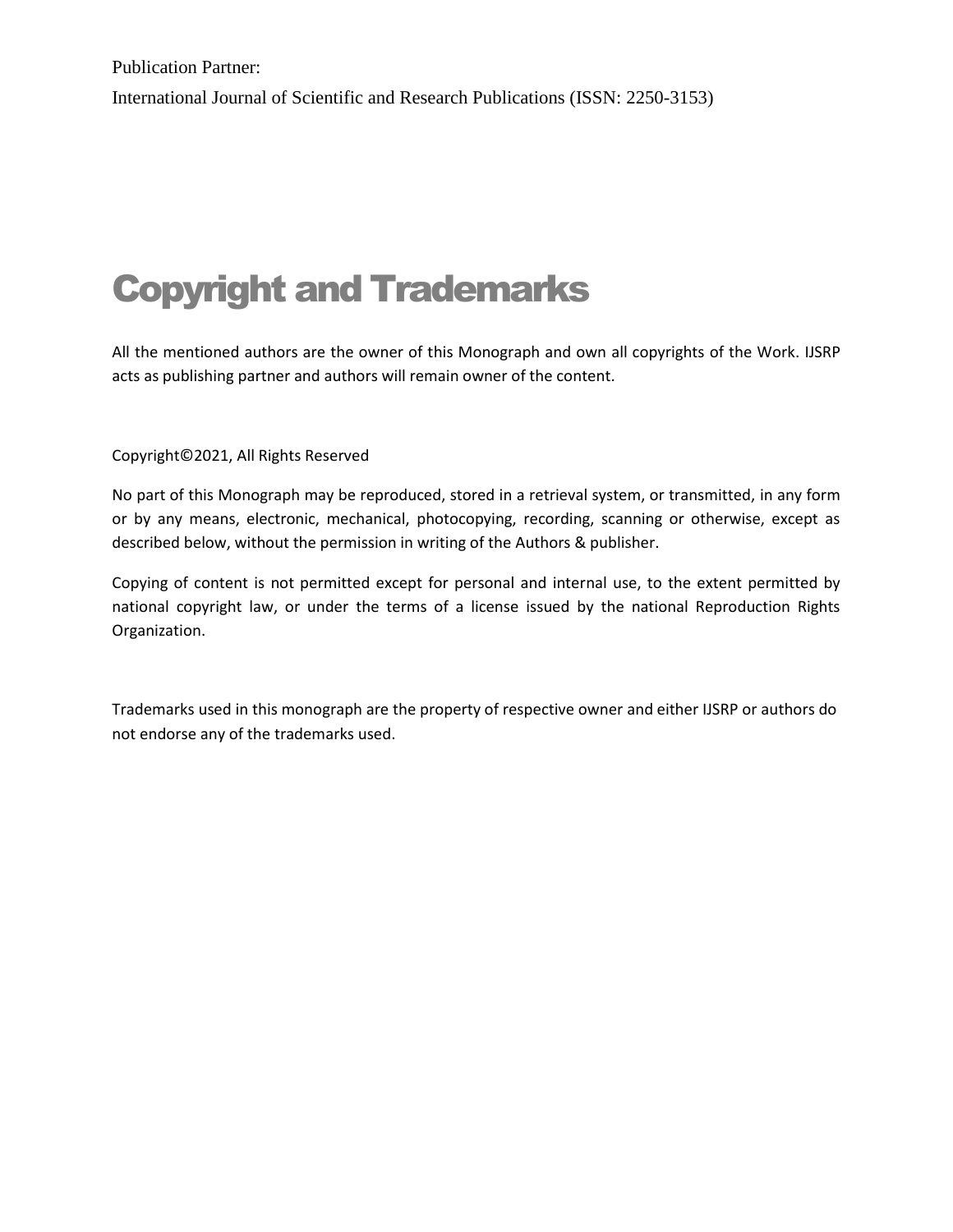# Authors







# Dr. M.L.Keote

Assistant Professor, Department of Electronics and Telecommunication Engineering, Yeshwantrao Chavan College of Engineering, Nagpur

# Ms. Indrayani Rewatkar

She is a B.E. Electronics and Telecommunication Engineering student at Yeshwantrao Chavan College of Engineering, Nagpur, India

# Ms. Samiksha Shankarpure

She is a B.E. Electronics and Telecommunication Engineering student at Yeshwantrao Chavan College of Engineering, Nagpur, India

# Ms. Sayma Shete

She is a B.E. Electronics and Telecommunication Engineering student at Yeshwantrao Chavan College of Engineering, Nagpur, India

# Ms. Mrunal Bhuskade

She is a B.E. Electronics and Telecommunication Engineering student at Yeshwantrao Chavan College of Engineering, Nagpur, India.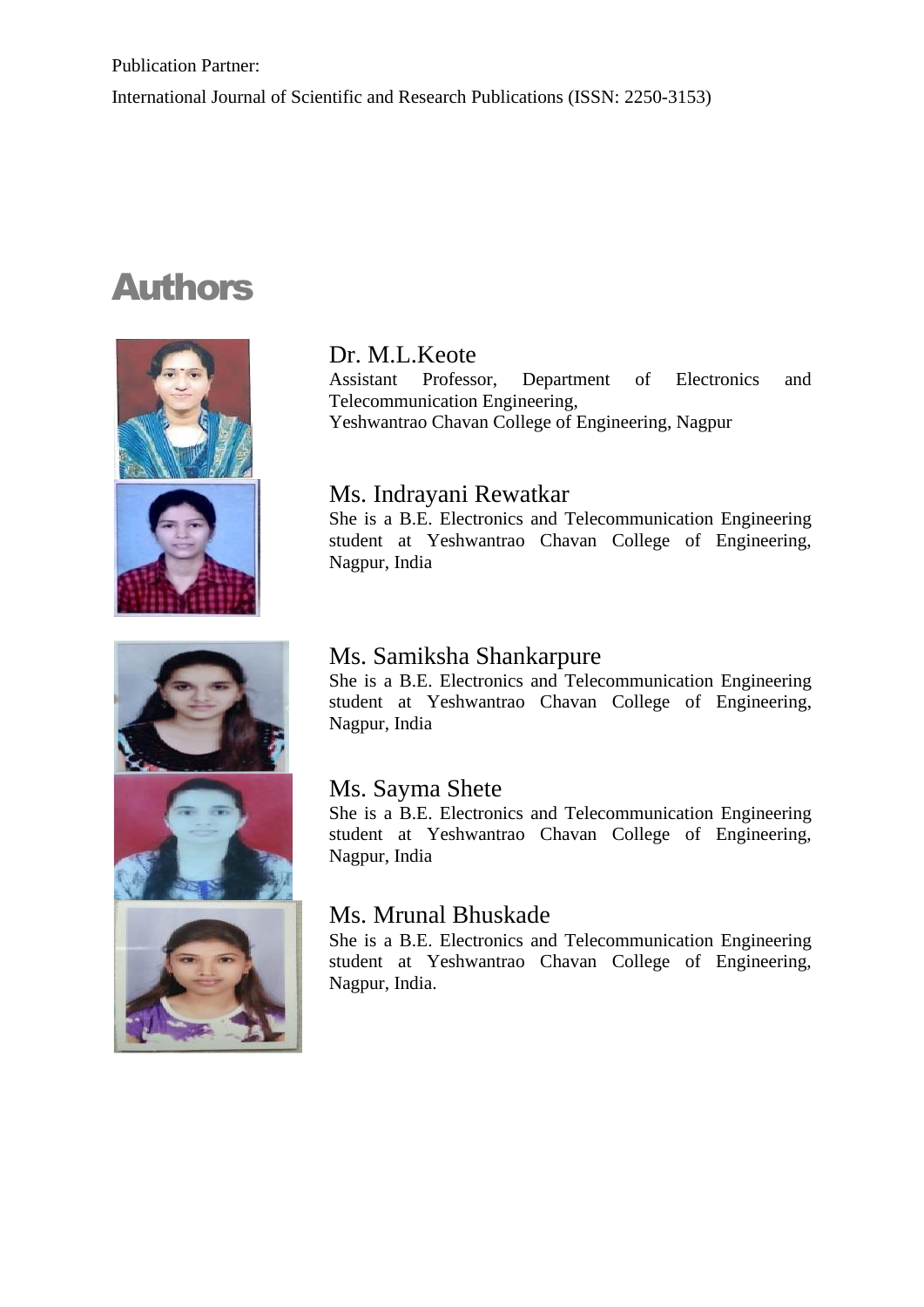# Table of Content

| <b>Chapter 1 INTRODUCTION</b><br>1.1 Overview | $5-6$<br>5                 |
|-----------------------------------------------|----------------------------|
| 1.2 Literature Survey                         | 6                          |
| 1.3 Problem Statement                         | 6                          |
| <b>CHAPTER 2 LITERATURE REVIEW</b>            | $\overline{7}$             |
| 2.1 Literature Review                         |                            |
| <b>CHAPTER 3 WORK DONE</b>                    | $\overline{7}$<br>$8 - 30$ |
| 3.1 Introduction                              | 8                          |
| 3.2 Description of components                 | 11                         |
| 3.2.1 Arduino Uno AT mega328p                 | 11                         |
| 3.2.2 Push to ON switch                       | 15                         |
| 3.2.3 LCD 16x2 Character Display              | 15                         |
| 3.2.4 GSM module sim 300                      | 18                         |
| 3.2.5 Electromagnet                           | 20                         |
| 3.2.6 Motor driver                            | 21                         |
| 3.2.7 Voltage Regulator                       | 24                         |
| 3.2.8 Power supply                            | 26                         |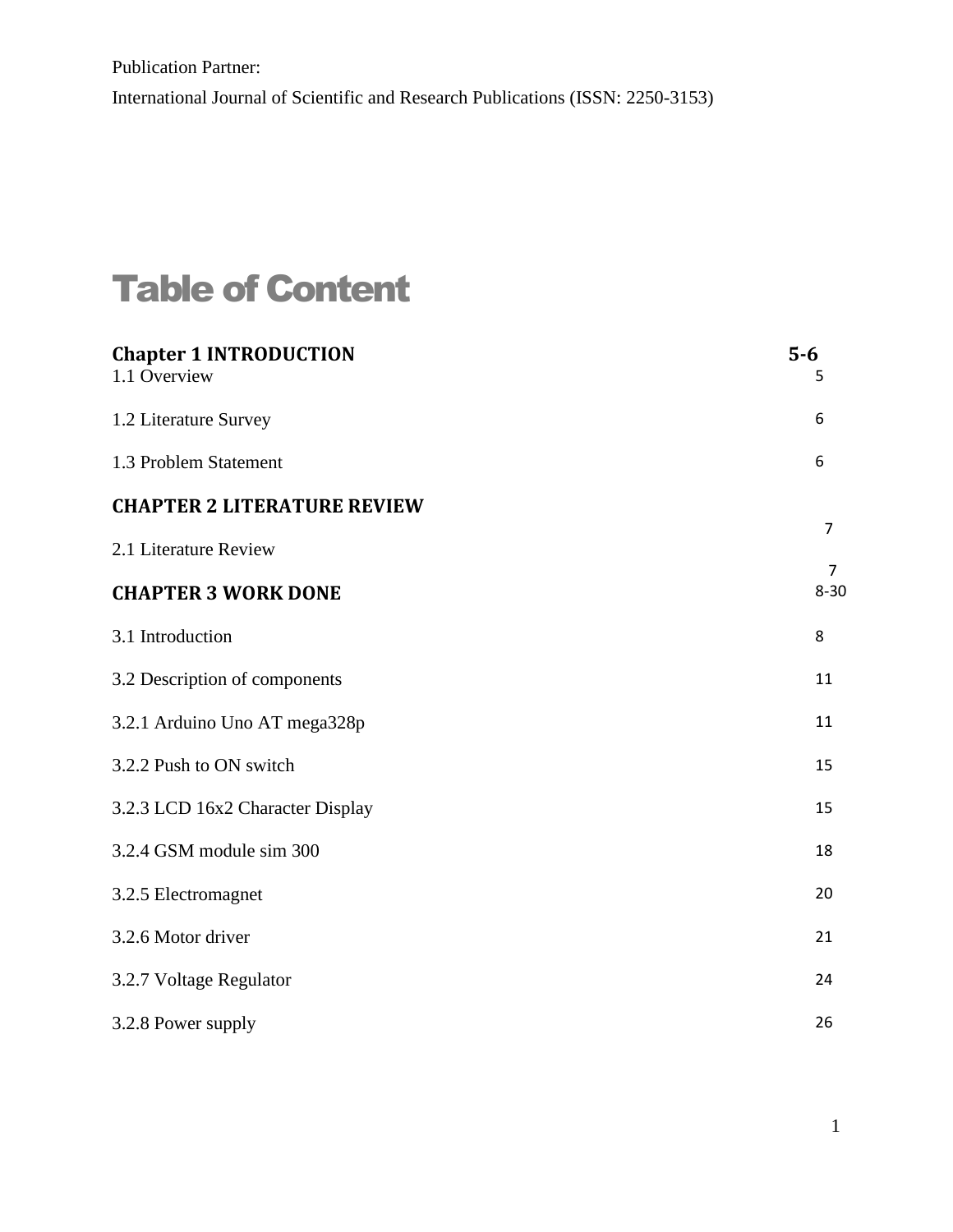| <b>Publication Partner:</b>                                                     |       |  |
|---------------------------------------------------------------------------------|-------|--|
| International Journal of Scientific and Research Publications (ISSN: 2250-3153) |       |  |
| <b>CHAPTER 4 RESULTS AND DISCUSSION</b>                                         | 29-31 |  |
| 4.1 Result                                                                      | 29-31 |  |
|                                                                                 |       |  |
| <b>CHAPTER 5: FUTURE SCOPE AND CONCLUSION</b>                                   |       |  |
| 5.1 Future Scope                                                                | 32    |  |
| 5.2 Conclusion                                                                  |       |  |
|                                                                                 | 33    |  |
| <b>CHAPTER 6: LITERATURE CITED</b>                                              |       |  |
| 6.1 References                                                                  | 33    |  |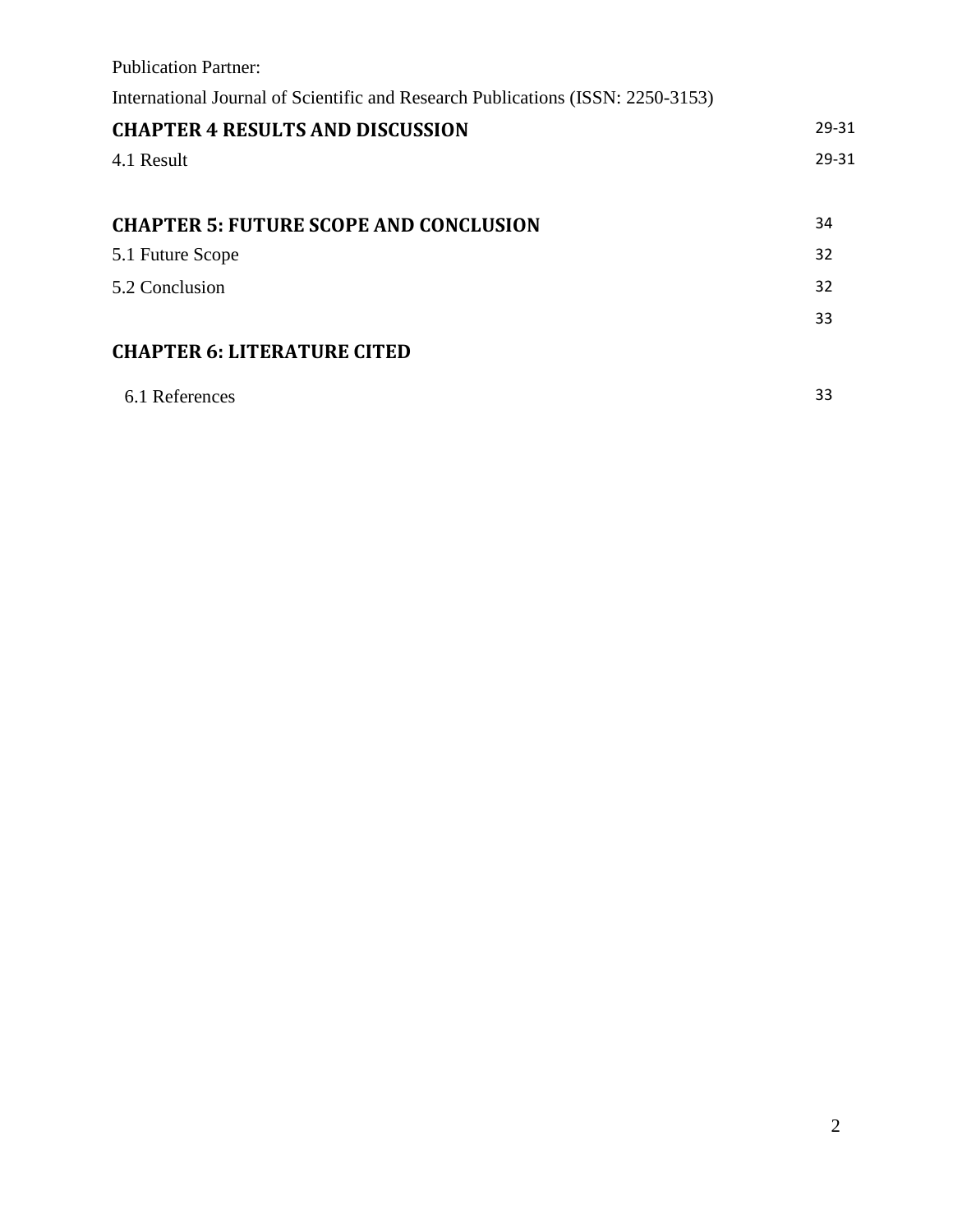International Journal of Scientific and Research Publications (ISSN: 2250-3153)

# **LIST OF FIGURES**

| <b>Figure</b> |                                            |  |  |
|---------------|--------------------------------------------|--|--|
| No.           | <b>Label of Figure</b>                     |  |  |
| 3.1           | Flow Chart of the Receiving Compartment    |  |  |
| 3.2           | Block Diagram of the Receiving Compartment |  |  |
| 3.3           | Flow Chart of the Safety Compartment       |  |  |
| 3.4           | Block Diagram of the Safety Compartment    |  |  |
| 3.5           | Arduino Uno Board                          |  |  |
| 3.6           | Pin diagram of Arduino Uno AT mega328p     |  |  |
| 3.7           | Push button                                |  |  |
| 3.8           | LCD 16x2 character display                 |  |  |
| 3.9           | Pin diagram of LCD 16x2 character display  |  |  |
| 3.10          | GSM module sim 300                         |  |  |
| 3.11          | Electromagnet                              |  |  |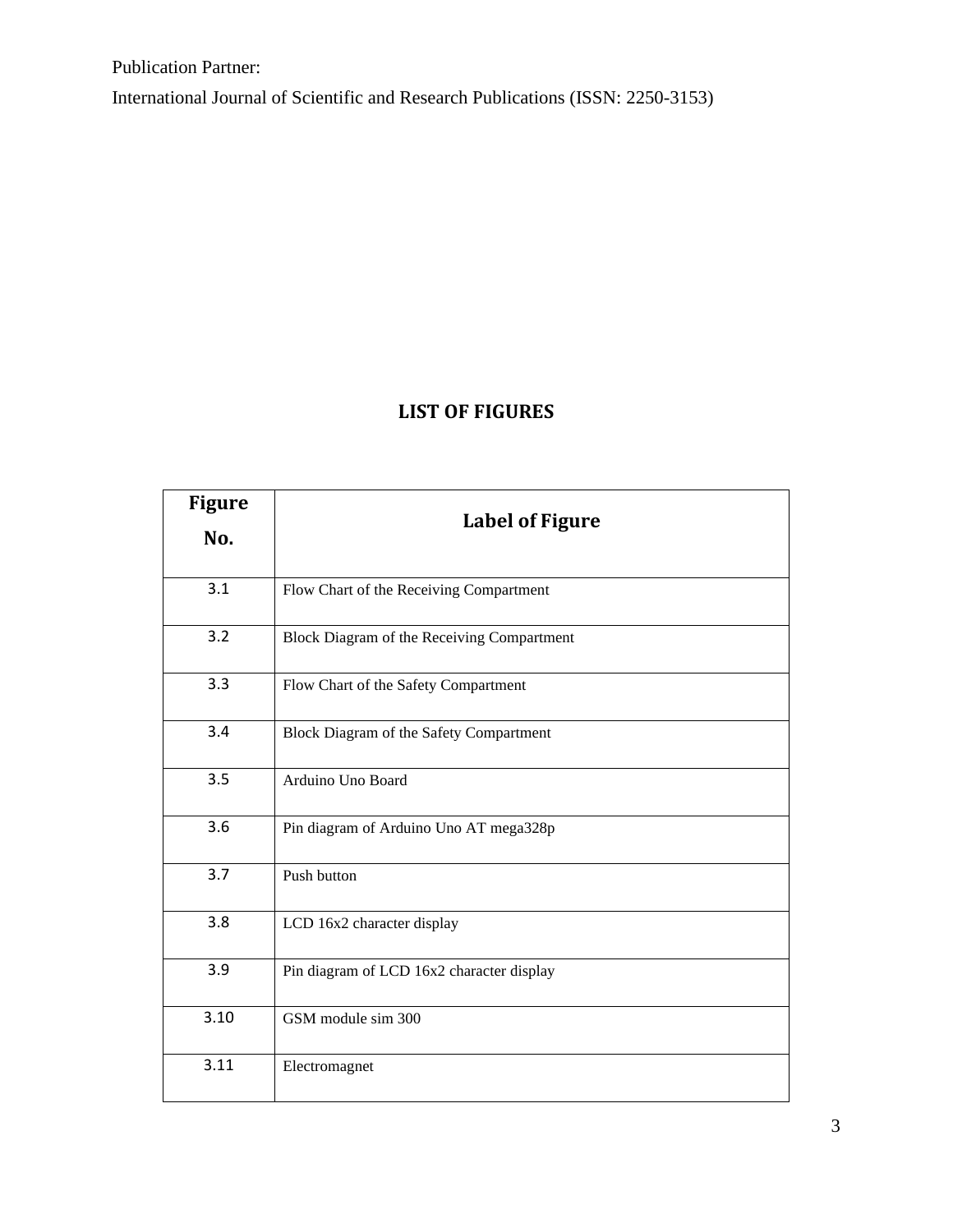$\overline{a}$ 

| 3.12 | Motor driver IC L293D                                                      |
|------|----------------------------------------------------------------------------|
| 3.13 | Pin diagram of Motor driver IC L293D                                       |
| 3.14 | Circuit diagram of Motor driver IC L293D                                   |
| 3.15 | Pin diagram of Voltage Regulator IC 7805                                   |
| 3.16 | Circuit diagram of Voltage Regulator IC 7805                               |
| 3.17 | Schematic of basic AC-to-DC power supply                                   |
| 4.1  | Displayed message on the LCD screen                                        |
| 4.2  | Message received on the customer's smartphone                              |
| 4.3  | OTP send by the customer                                                   |
| 4.4  | OTP displayed on the LCD screen                                            |
| 4.5  | Confirmation Message received by the smartphone                            |
| 4.6  | Acknowledgement message displayed on the LCD screen for the courier driver |

International Journal of Scientific and Research Publications (ISSN: 2250-3153)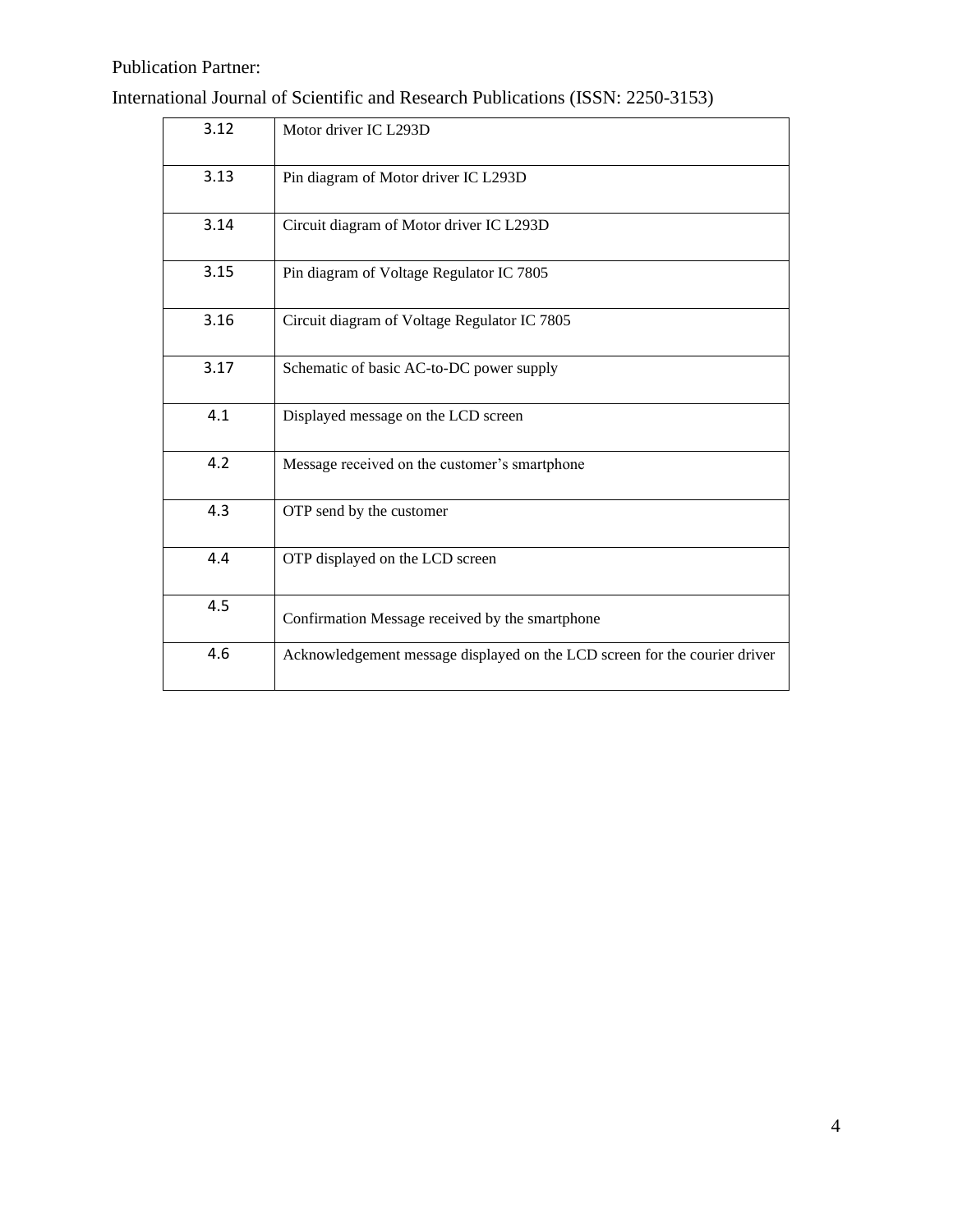International Journal of Scientific and Research Publications (ISSN: 2250-3153)

#### **1.1 Introduction**

The growth of e-commerce and online shopping expanded use of Internet, and the increased efficiency of distribution and delivery systems, among other things, have led to an increase in parcel deliveries. Even in situations where products are not ordered using e-commerce or online methods, products are increasingly shipped from more centralized locations rather than being stocked at a larger number of widely distributed stores or warehouses. Customers order an increasing number of products and types of products for delivery to their home or business rather than visiting a local business in person to purchase the product. Delivery of parcels can be problematic, particularly to residential locations, for a number of reasons including the recipient is not home or available to receive the parcel, parcels left unattended may be subject to theft or environmental damage, parcel re-delivery is time consuming and costly, parcel return is costly, and returned or undelivered parcels often lead to dissatisfied customers. Hence automation of parcel/product receiving will certainly lead to an easy and safe fulfillment for an online ordering. This is the motive behind the proposal of an approach for automation of parcel receiving. Smart box is the electronic delivery box which includes an advanced locking system with keypad. Your packages will be safe and secure inside intelligent parcel drop box. Smart box is specially designed to simplify the delivery and collection of parcel. The major advantage of this system is the presence of the GSM modem enables the device to communicate with the receiver no matter wherever he was present on the globe.

However, we came across some of the parcel receiving boxes. Out of them one was a simple parcel receiving box without proper locking system. Anyone could retrieve the parcel form the box easily. But here in this box, we have provided the locking system which is under the control of customer which ensures the security of the box and parcel inside it. Another box we came across have the barcode sticker on the inside of the box, which the carrier is requested to scan as proof that he has made the delivery. But of course this really is not a proof as it is the same barcode time and time again. Carrier may often refuse to leave parcels in these exiting boxes as they do not offer true proof of delivery. Our smart parcel receiving box has the ability to issue the multiple OTPs or PIN numbers every time the delivery driver arrives to attempt the delivery. This can provide the proper proof of delivery to the driver.

#### **1.2 LITERATURE SURVEY**

The author has presented the simple parcel receiving box without proper locking system.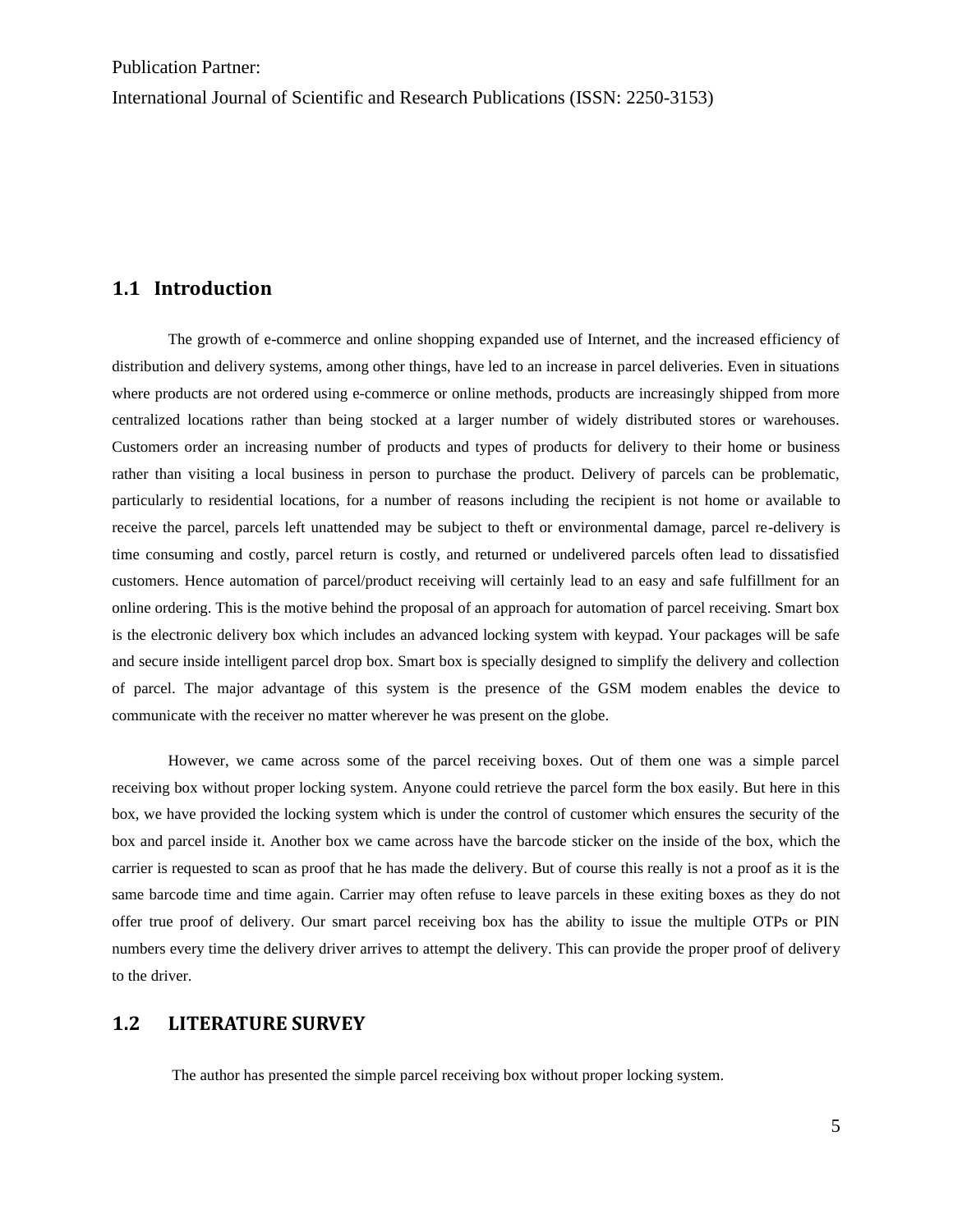#### International Journal of Scientific and Research Publications (ISSN: 2250-3153)

A box has a barcode sticker inside the box, which the delivery driver is requested to scan as proof that he has made the delivery. Delivery driver may often refuse to leave parcels in these existing boxes as they do not offer true proof of delivery.

The author has presented the smart box which is an intelligent parcel delivery box with the somewhat complex architecture with the GSM, Wi-Fi and blue tooth interfaces.

### **1.3 PROBLEM STATEMENT**

A way to receive a package at home even when no one is there. This would mean providing a secure location in which the package can be stored until someone gets home to collect it, and also provide a means by which the courier can obtain some kind of signature as proof that they delivered the package.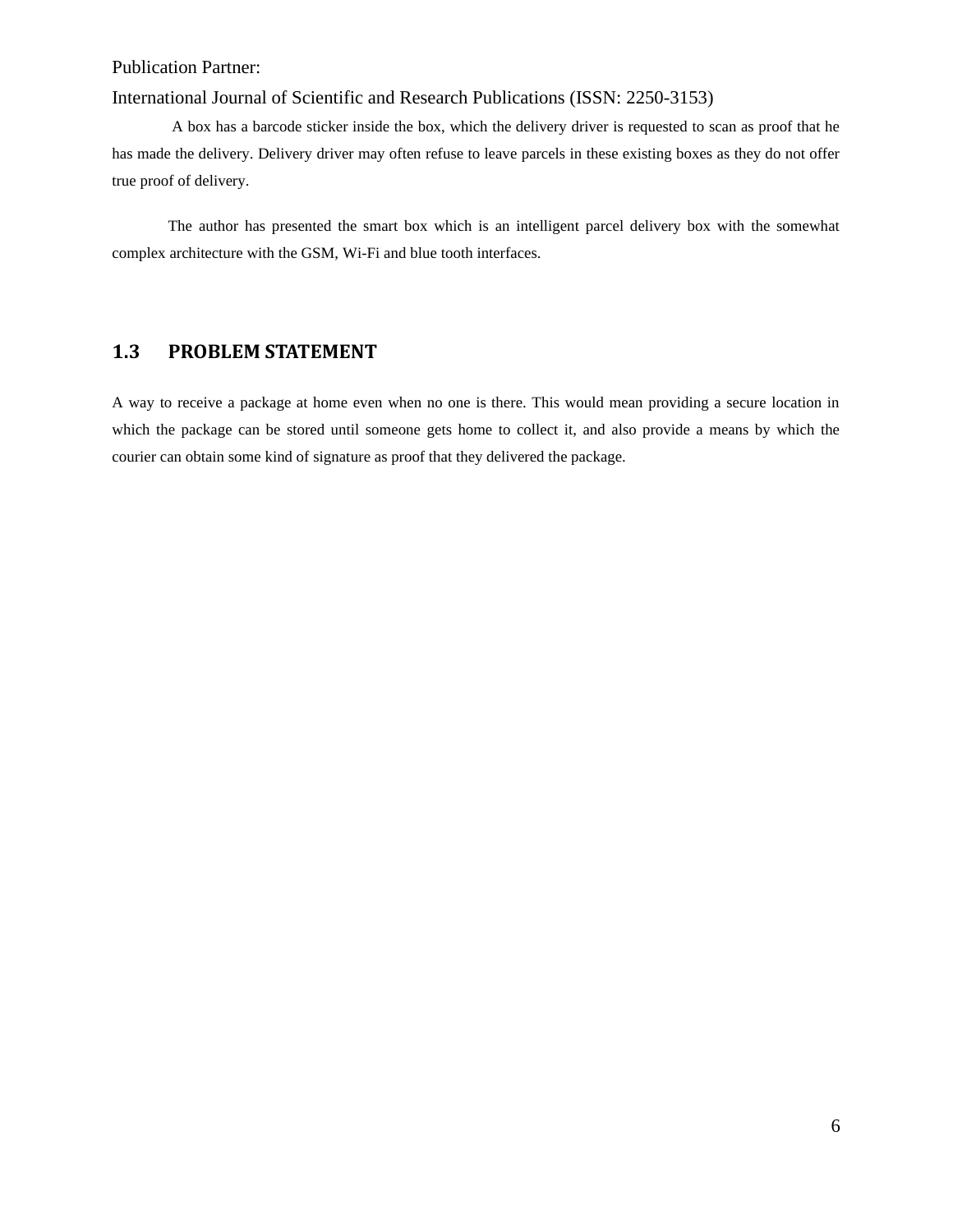International Journal of Scientific and Research Publications (ISSN: 2250-3153)

# **2.1 LITERATURE REVIEW**

- The customer places an order in any e-retailer website. If the order is confirmed the e-retailer e.g. Amazon will send the One Time Password (OTP) for the order confirmation .This OTP will be checked by the courier driver at the time of parcel delivery. The same OTP will be used by the customer as a key to unlock the parcel receiving box and will be displayed on the LCD screen for the confirmation of the delivery driver when he/she receives the request for parcel delivery.
- If the e-retailer does not have the OTP system, then customer can either incorporate his/her own selected OTP/PIN number into the address field or enter it in the additional information field e.g. "Please leave the parcel in my parcel receiving box. The OTP/PIN number for the confirmation is 4975." The same number now will be used by the customer to unlock the box and will be displayed on the screen. In this way customer can make sure that the delivery driver will be able to read the number on the parcel or delivery note and match the number with the displayed number on the LCD screen. The delivery driver records this by simply copying the code into the data field on his hand held terminal or hard copy delivery document where normally customer would be required to sign. The delivery driver can now safely leave the goods in parcel receiving box and would get the proof of delivery also. The below list give the sequence of actions that take place for delivery of a package to customer premises.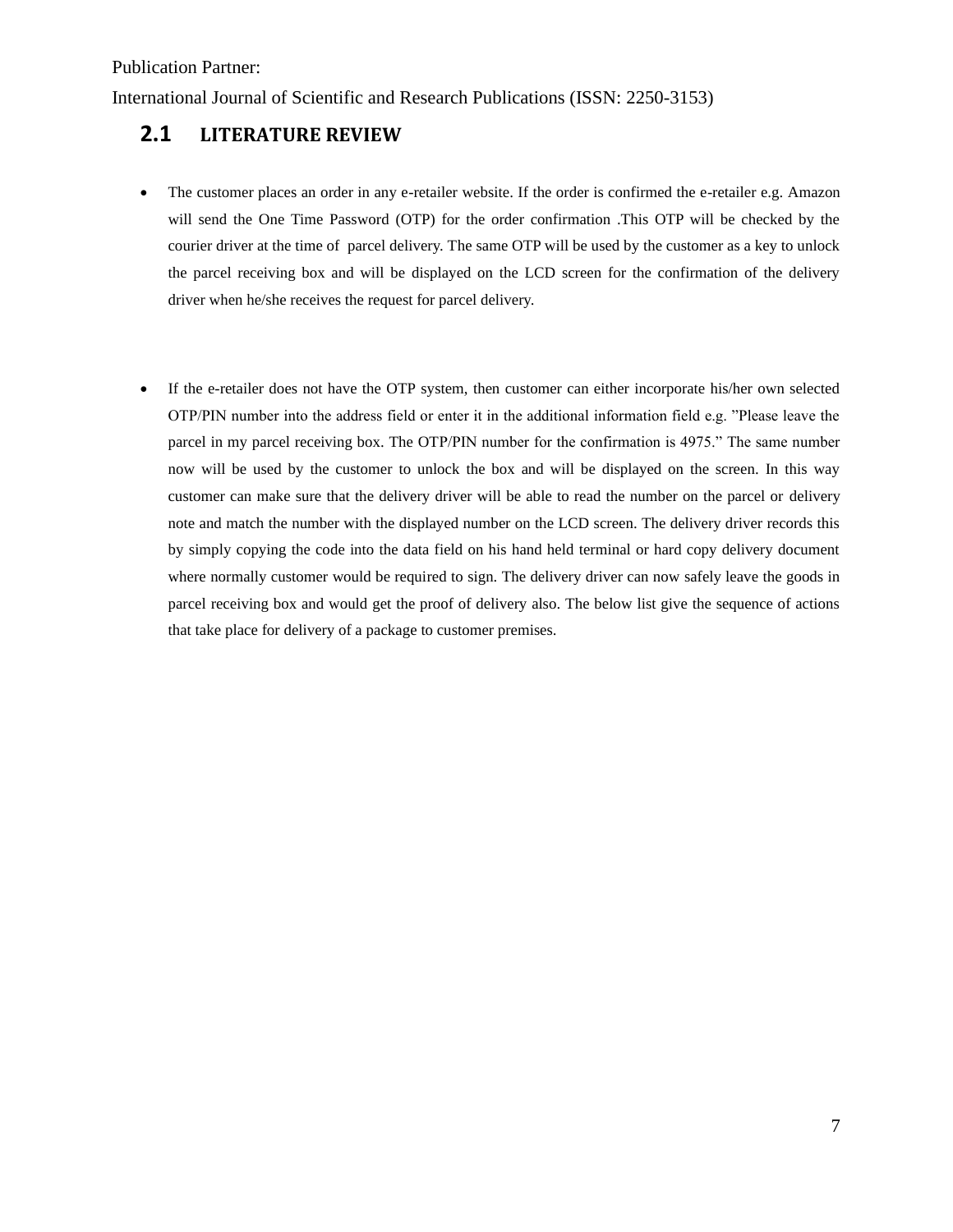International Journal of Scientific and Research Publications (ISSN: 2250-3153)

# **3.1 Introduction**

 In this chapter, we discuss flowchart and block diagram of Smart parcel receiving System. The Smart Parcel Receiving System/box contains the two compartments.

The upper compartment is called the receiving compartment in which the delivery driver will drop the parcel.



Fig.3.1 Flow Chart of the Receiving Compartment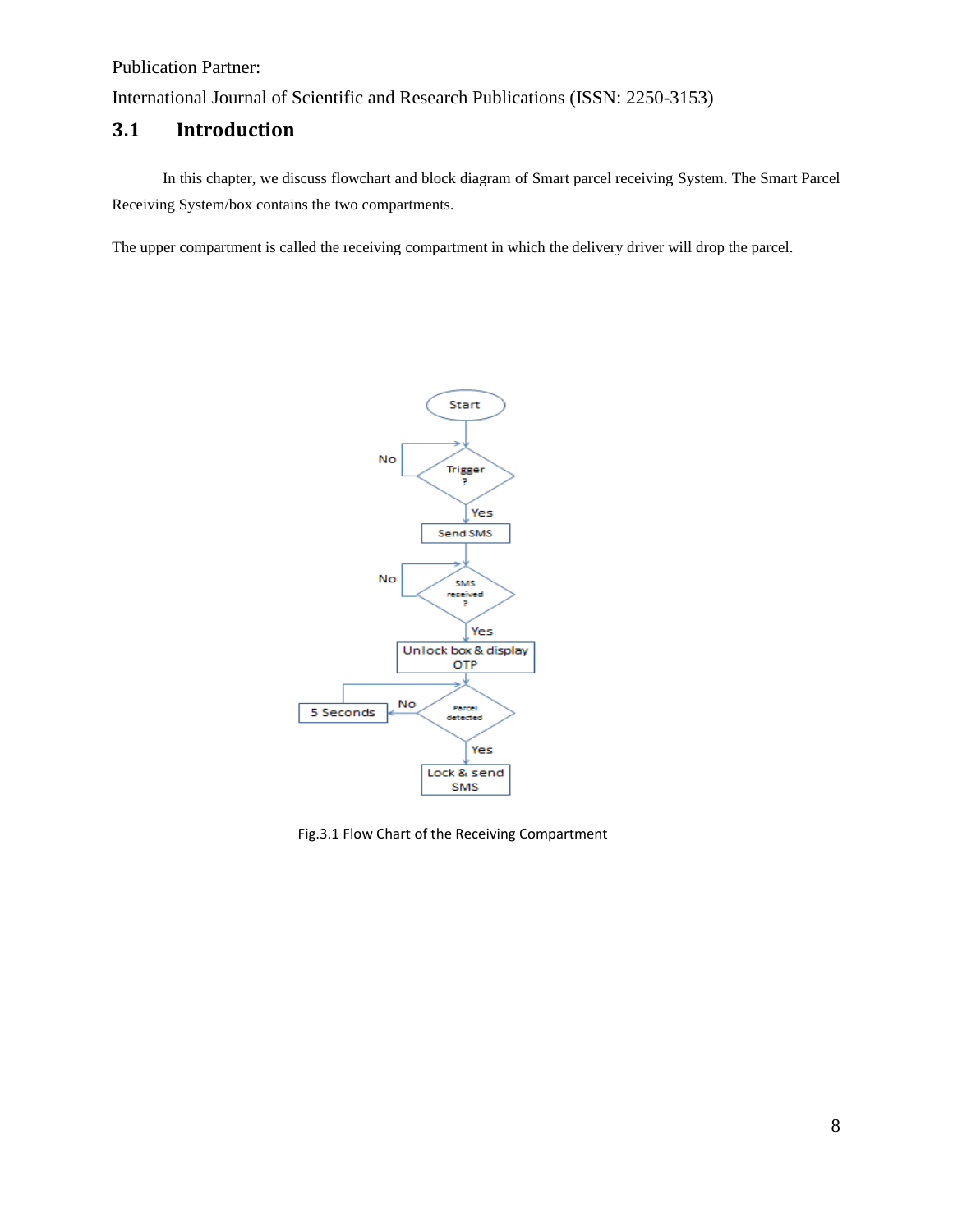International Journal of Scientific and Research Publications (ISSN: 2250-3153)



Fig.3.2 Block Diagram of the Receiving Compartment

The lower compartment is called the safety compartment. Below figure shows flowchart and block diagram of safety compartment.

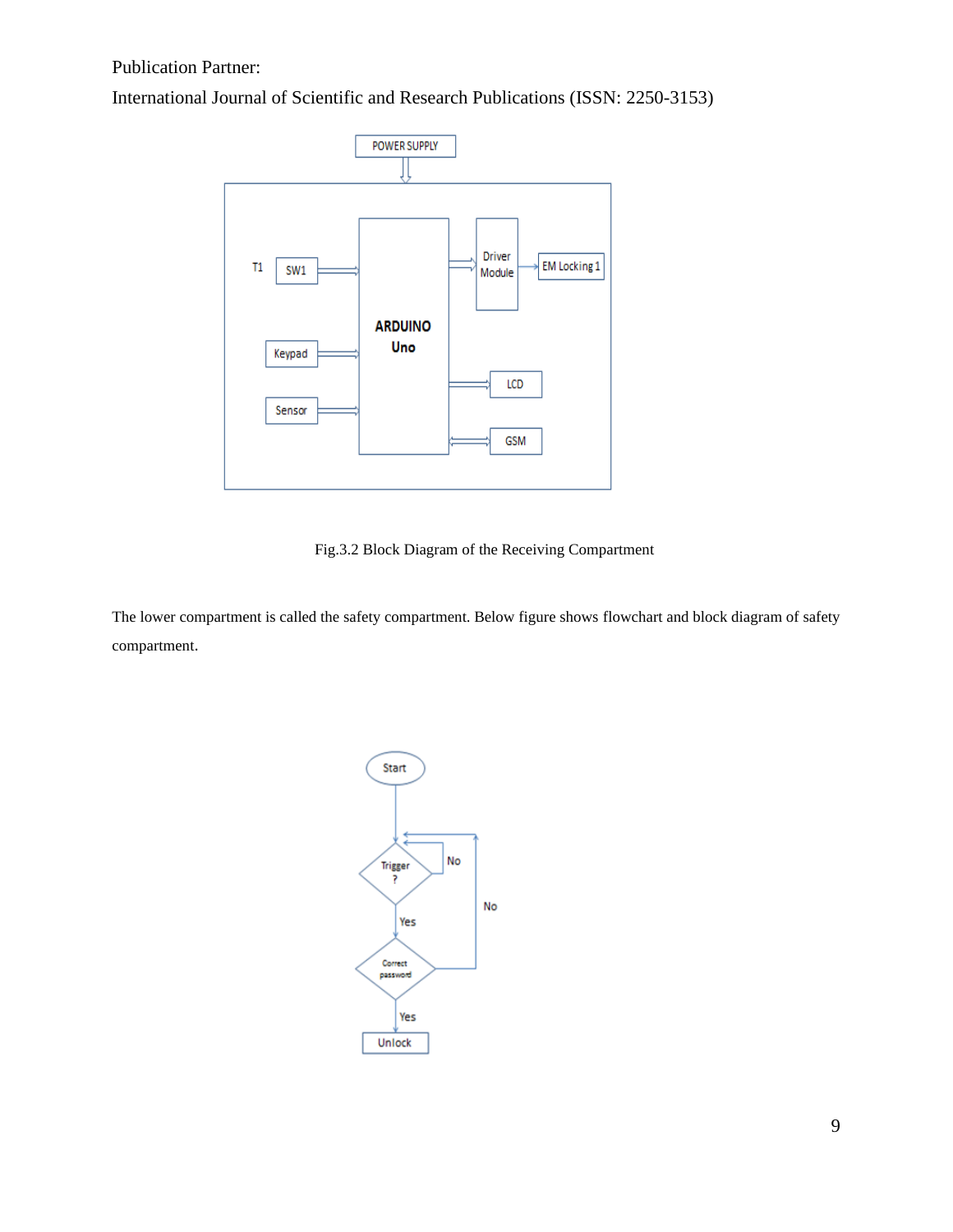#### International Journal of Scientific and Research Publications (ISSN: 2250-3153)



Fig 3.3 Flow Chart of the Safety Compartment

Fig 3.4 Block Diagram of the Safety Compartment

#### **Procedure**

Referring to the Fig 3.1 and Fig.3.3, the below list give the sequence of actions that take place for delivery of a package to customer premises.

- A Box will be having a request key which will provide trigger to delivery driver.
- The delivery driver simply presses the key on the box.
- System is having GSM module which send the notification of new parcel to the owner's smartphone.
- Owner will send the OTP in response to the notification message which will be received by the system in the parcel box.
- System will display the OTP for delivery person for confirmation.
- Further on validation the upper lid is opened and package is to be kept by the delivery person within stipulated time after which the lid is closed.
- Once the upper lid is closed another confirmation is made whether the package is placed by output of IR sensor placed inside compartment.
- After ensuring all the above events are correctly handled the package is transferred into bottom compartment and the second lid is retracted.
- A confirmation message is sent to the owner and now the upper compartment is empty and ready to receive next package in the same manner.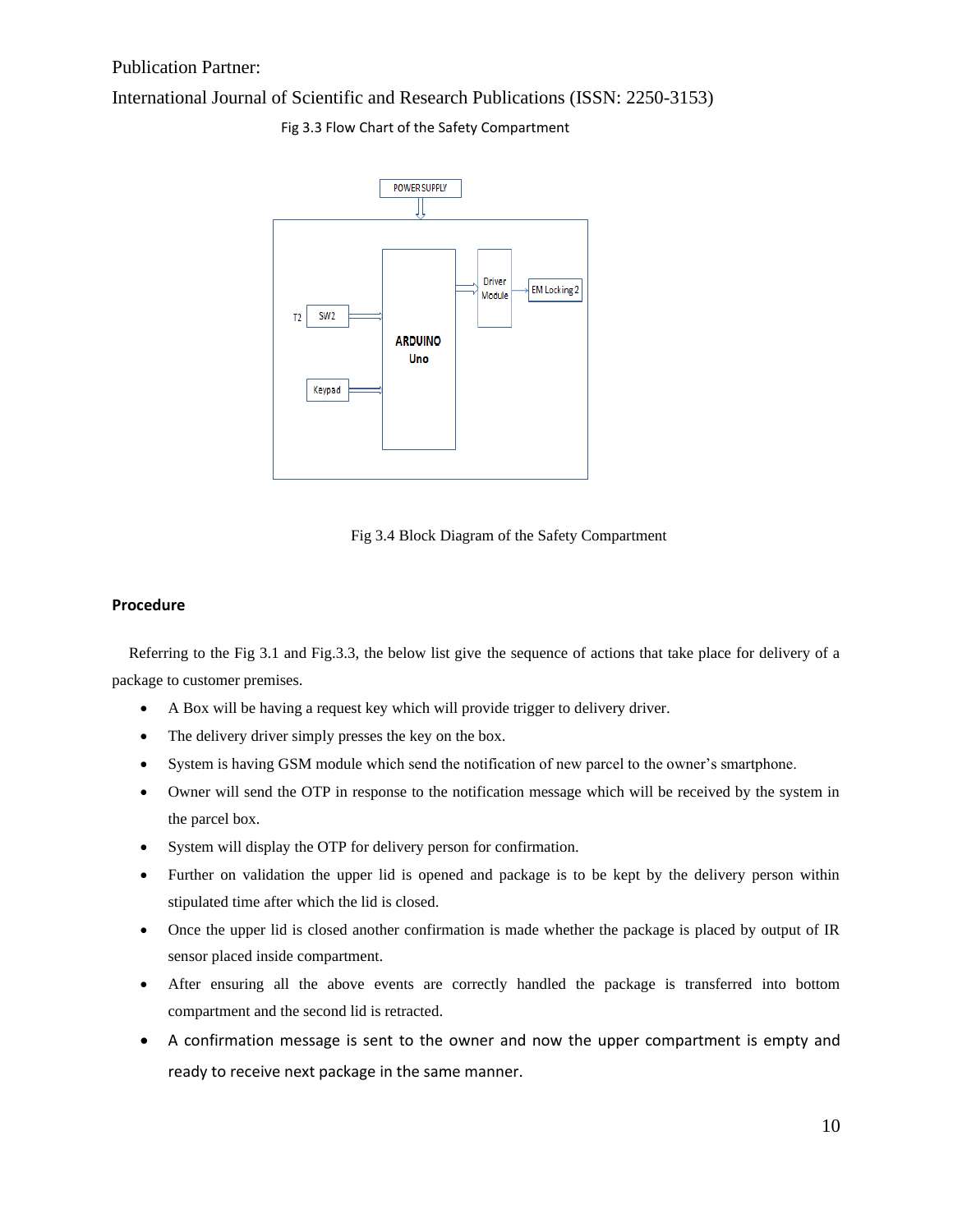International Journal of Scientific and Research Publications (ISSN: 2250-3153)

- Depending on the courier company and retailer's system and practices, customer may receive a text message or email confirmation informing them that delivery was made successfully.
- When the owner gets back at home, will retrieve the parcel from the receiving compartment using the password which he/she has set for the safety compartment.

# **3.2 Description of components**

The main components used in the receiving compartment are:

## **3.2.1 Arduino Uno AT mega328P**

The Arduino Uno is one kind of microcontroller board based on ATmega328, and Uno is an Italian term which means one. Arduino Uno is named for marking the upcoming release of microcontroller board namely Arduino Uno Board 1.0. This board includes digital I/O pins-14, a power jack, analog i/ps-6, ceramic resonator-A16 MHz, a USB connection, an RST button, and an ICSP header. All these can support the microcontroller for further operation by connecting this board to the computer. The power supply of this board can be done with the help of an AC to DC adapter, a USB cable, otherwise a battery. This article discusses what is an Arduino Uno [microcontroller,](https://www.elprocus.com/what-is-arduino-uno-r3-pin-diagram-specification-and-applications/) pin configuration, Arduino Uno specifications or features, and applications.

The ATmega328 is one kind of single-chip microcontroller formed with Atmel within the mega AVR family. The architecture of this Arduino Uno is a customized Harvard architecture with 8 bit RISC [processor](https://www.elprocus.com/difference-between-risc-and-cisc-architecture/) core. Other [boards](https://www.elprocus.com/different-types-of-arduino-boards/) of [Arduino](https://www.elprocus.com/different-types-of-arduino-boards/) Uno include Arduino Pro Mini, Arduino Nano, Arduino Due, Arduino Mega, and Arduino Leonardo.



Fig 3.5 Arduino Uno Board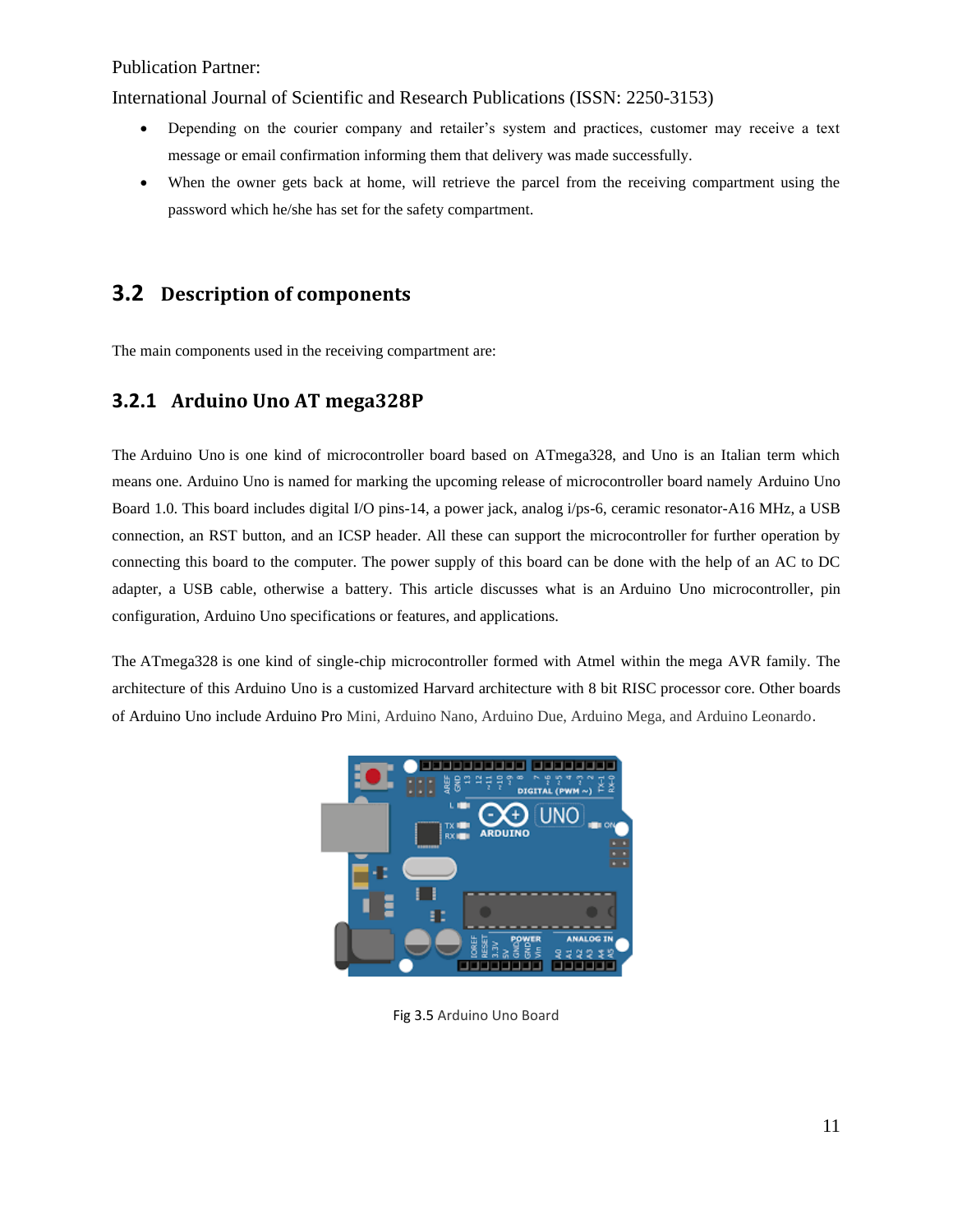# Publication Partner: International Journal of Scientific and Research Publications (ISSN: 2250-3153) **Features of Arduino Uno Board**

The **features of Arduino Uno ATmega328** includes the following.

- The operating voltage is 5V
- The recommended input voltage will range from 7v to 12V
- The input voltage ranges from 6v to 20V
- Digital input/output pins are 14
- Analog  $i/p$  pins are 6
- DC Current for each input/output pin is 40 mA
- DC Current for 3.3V Pin is 50 mA
- Flash Memory is 32 KB
- SRAM is 2 KB
- EEPROM is 1 KB
- CLK Speed is 16 MHz

#### **Arduino Uno Pin Diagram**

The Arduino Uno board can be built with power pins, analog pins, ATmegs328, ICSP header, Reset button, [power](https://www.elprocus.com/solar-powered-led-street-light-control-circuit/) [LED,](https://www.elprocus.com/solar-powered-led-street-light-control-circuit/) digital pins, test led 13, TX/RX pins, USB interface, an external power [supply.](https://www.elprocus.com/difference-between-single-phase-and-three-phase-ac-power-supply/) The Arduino UNO board description is discussed below.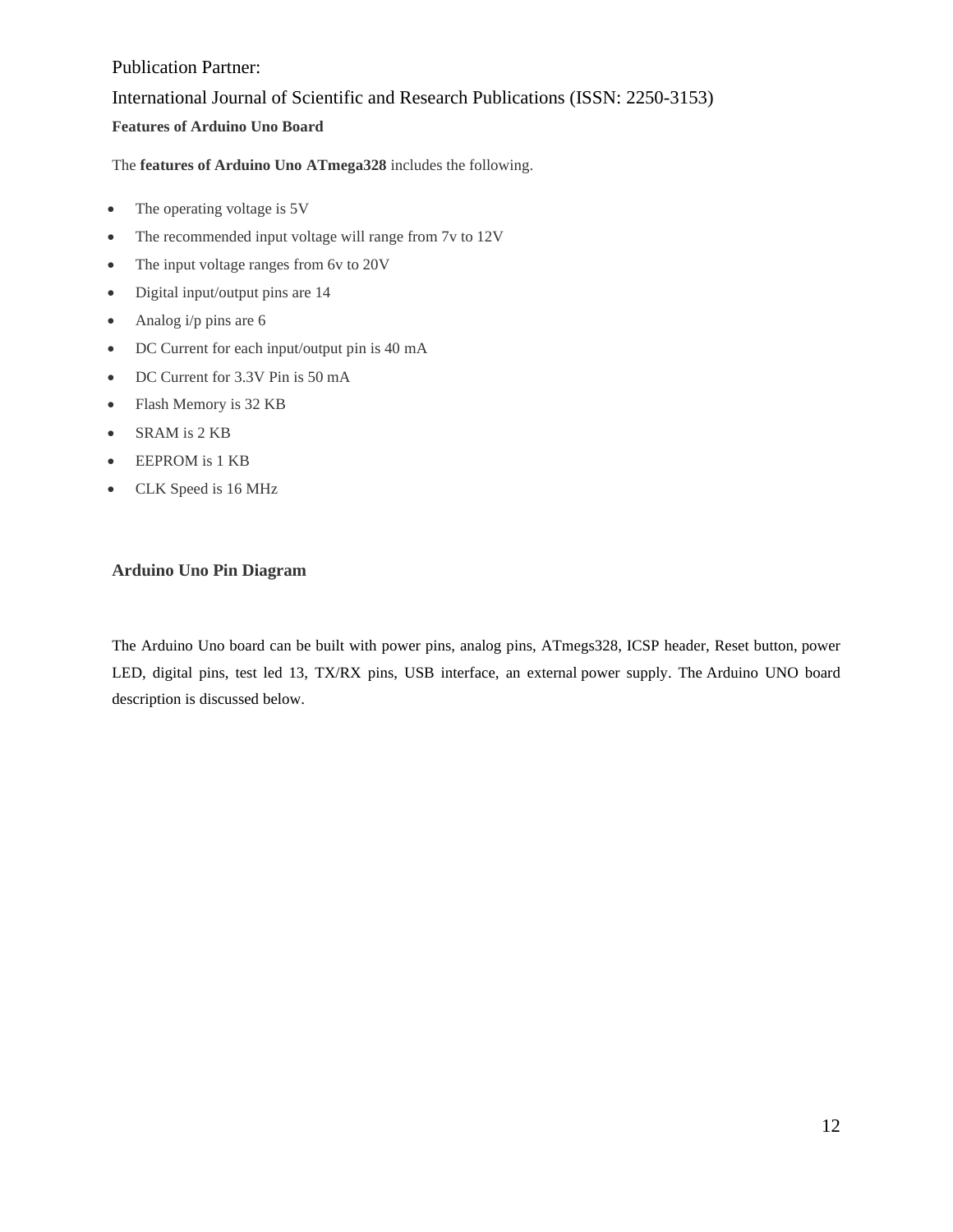International Journal of Scientific and Research Publications (ISSN: 2250-3153)



Fig 3.6 Pin diagram of Arduino Uno AT mega328p

#### **Power Supply**

The Arduino Uno power supply can be done with the help of a USB cable or an external power supply. The external power supplies mainly include AC to DC adapter otherwise a battery. The adapter can be connected to the Arduino Uno by plugging into the power jack of the Arduino board. Similarly, the battery leads can be connected to the Vin pin and the GND pin of the POWER connector. The suggested voltage range will be 7 volts to 12 volts.

#### **Input & Output**

The 14 digital pins on the Arduino Uno can be used as input & output with the help of the functions like pin Mode(), digital Write(), & Digital Read().

#### **Pin1 (TX) & Pin0 (RX) (Serial)**

This pin is used to transmit & receive TTL serial data, and these are connected to the ATmega8U2 USB to TTL Serial chip equivalent pins.

#### **Pin 2 & Pin 3 (External Interrupts)**

External pins can be connected to activate an interrupt over a low value, change in value.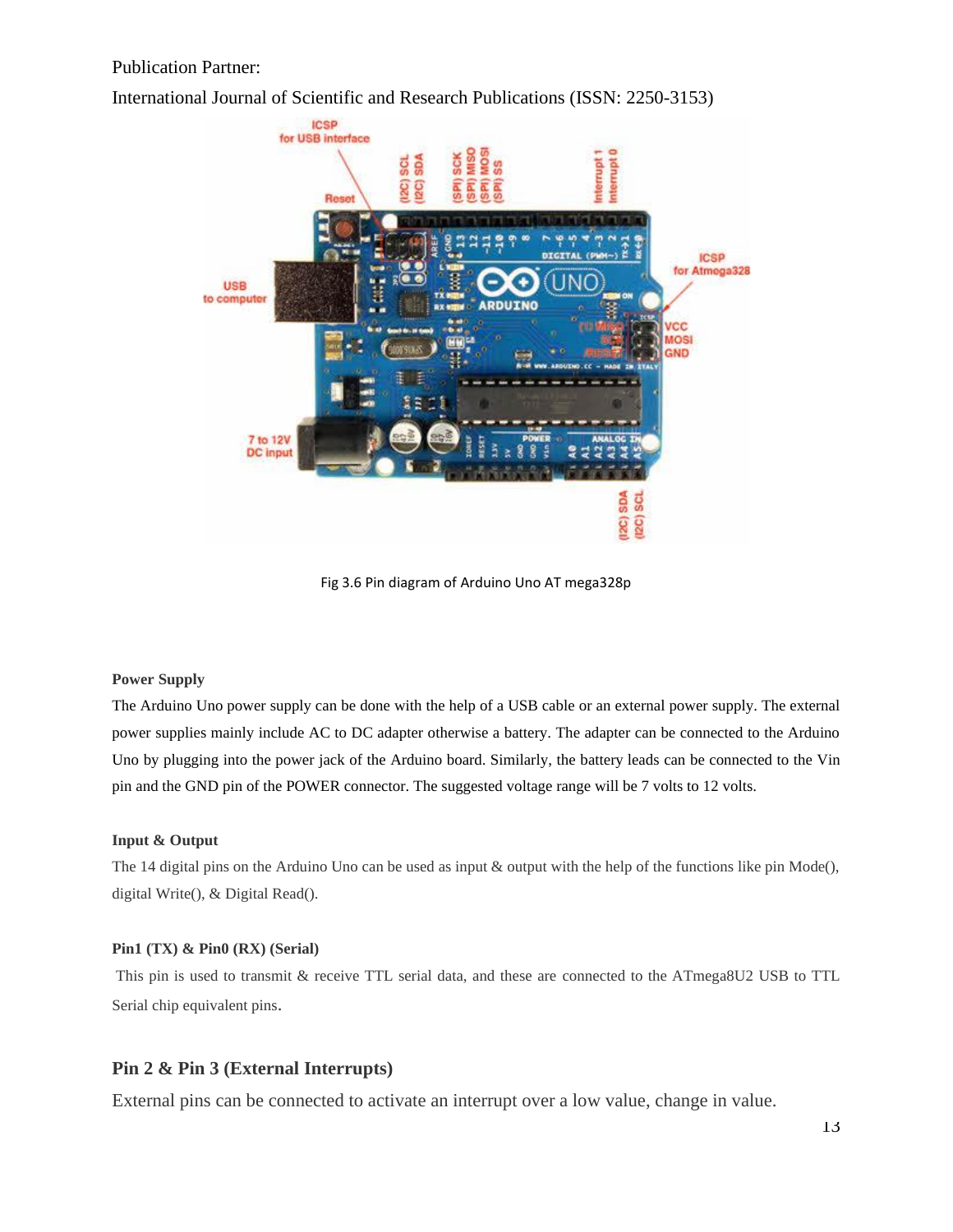#### International Journal of Scientific and Research Publications (ISSN: 2250-3153)

#### **Pins 3, 5, 6, 9, 10, & 11 (PWM)**

This pin gives 8-bit PWM o/p by the function of analog Write().

#### **SPI Pins (Pin-10 (SS), Pin-11 (MOSI), Pin-12 (MISO), Pin-13 (SCK)**

These pins maintain SPI-communication, even though offered by the fundamental hardware, is not presently included within the Arduino language.

#### **Pin-13(LED)**

The inbuilt LED can be connected to pin-13 (digital pin). As the HIGH-value pin, the light emitting diode is activated, whenever the pin is LOW.

#### **Pin-4 (SDA) & Pin-5 (SCL) (I2C)**

It supports TWI-communication with the help of the Wire library.

#### **AREF (Reference Voltage)**

The reference voltage is for the analog i/ps with analog Reference().

#### **Reset Pin**

This pin is used for reset (RST) the microcontroller.

#### **Memory**

The memory of this Atmega328 Arduino microcontroller includes flash memory-32 KB for storing code, SRAM-2 KB EEPROM-1 KB.

#### **Communication**

The Arduino Uno ATmega328 offers UART TTL-serial [communication,](https://www.elprocus.com/i2c-bus-protocol-tutorial-interface-applications/) and it is accessible on digital pins like TX (1) and RX (0). The software of an Arduino has a serial monitor that permits easy data. There are two LEDs on the board like RX & TX which will blink whenever data is being broadcasted through the USB.

A Software Serial library permits for serial communication on Arduino Uno digital pins and the ATmega328P supports TWI (I2C) as well as [SPI-communication.](https://www.elprocus.com/serial-peripheral-interface-spi-communication-protocol/) The Arduino software contains a wired library for simplifying the utilization of the I2C bus.

#### **How to Use an Arduino Uno?**

Arduino Uno can detect the surroundings from the input. Here the input is a variety of sensors and these can affect its surroundings through controlling motors, lights, other actuators, etc. The ATmega328 microcontroller on the Arduino board can be programmed with the help of an Arduino programming language and the IDE (Integrated Development Environment). Arduino projects can communicate by software while running on a PC.

#### **Arduino Programming**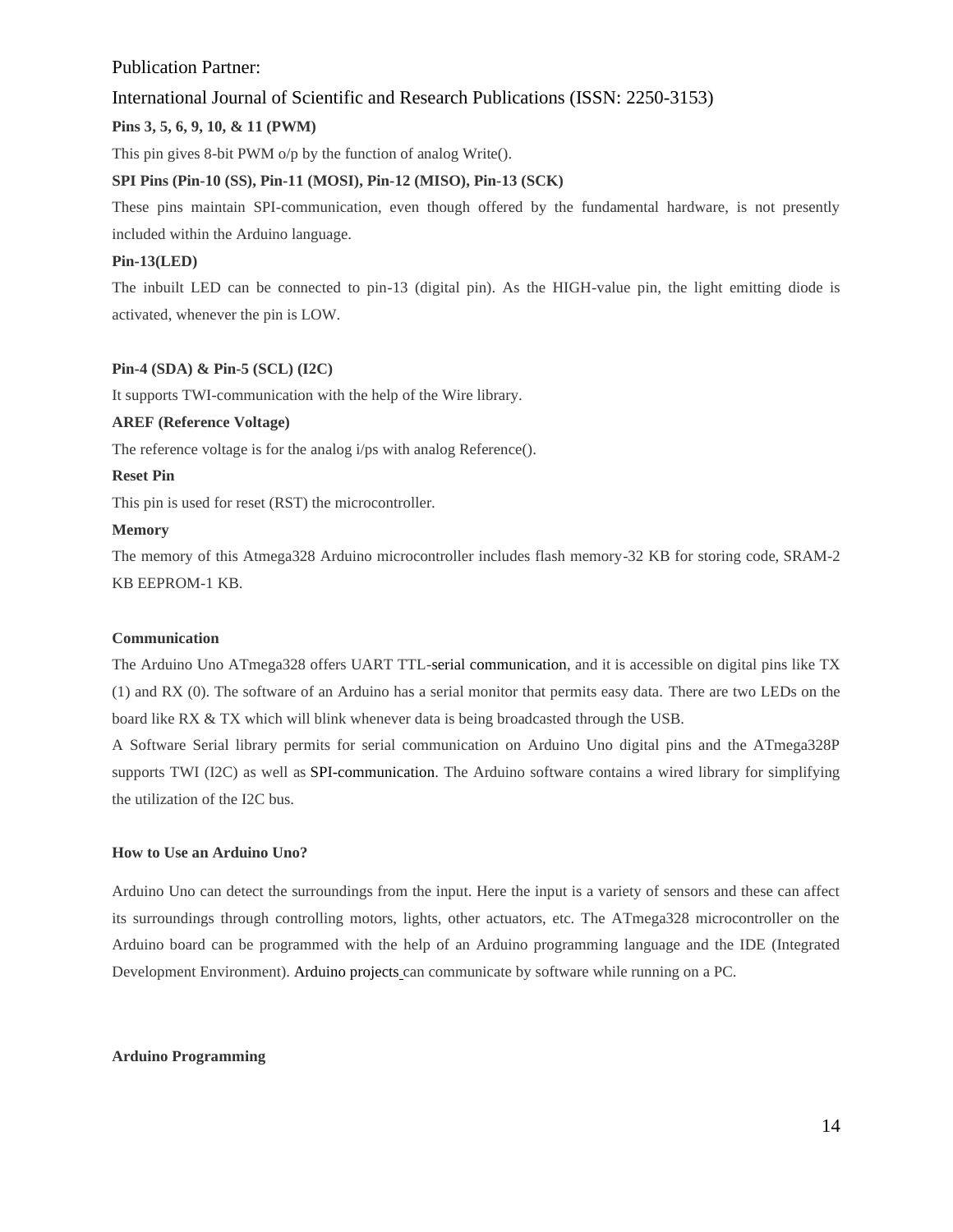#### International Journal of Scientific and Research Publications (ISSN: 2250-3153)

Once the Arduino IDE tool is installed in the PC, attach the Arduino board to the computer with the help of USB cable. Open the Arduino IDE & select the right board by choosing Tools–>Board>Arduino Uno, and select the right Port by choosing Tools–>Port. This board can be programmed with the help of an Arduino [programming](https://www.elprocus.com/8051-assembly-language-programming/) [language](https://www.elprocus.com/8051-assembly-language-programming/) depends on Wiring.

# **3.2.2 Push to ON switch**

A push-button or simply button is a simple [switch](https://en.wikipedia.org/wiki/Electrical_switch) mechanism to control some aspect of a [machine](https://en.wikipedia.org/wiki/Machine) or a [process.](https://en.wikipedia.org/wiki/Process_(engineering)) Buttons are typically made out of hard material, usually [plastic](https://en.wikipedia.org/wiki/Plastic) or [metal.](https://en.wikipedia.org/wiki/Metal) The surface is usually flat or shaped to accommodate the human finger or hand, so as to be easily depressed or pushed. Buttons are most often [biased](https://en.wikipedia.org/wiki/Switch#Biased_switches)  [switches,](https://en.wikipedia.org/wiki/Switch#Biased_switches) although many un-biased buttons (due to their physical nature) still require a [spring](https://en.wikipedia.org/wiki/Spring_(device)) to return to their unpushed state. Terms for the "pushing" of a button include pressing, depressing, mashing, slapping, hitting, and punching.



Fig 3.7 Push button

# **3.2.3 LCD 16x2 character display**

 The term LCD stands for liquid crystal [display.](https://www.elprocus.com/difference-alphanumeric-display-and-customized-lcd/) It is one kind of electronic display module used in an extensive range of applications like various circuits & devices like mobile phones, calculators, computers, TV sets, etc. These displays are mainly preferred for multi-segment [light-emitting](https://www.elprocus.com/light-emitting-diode-led-working-application/) diodes and seven segments. The main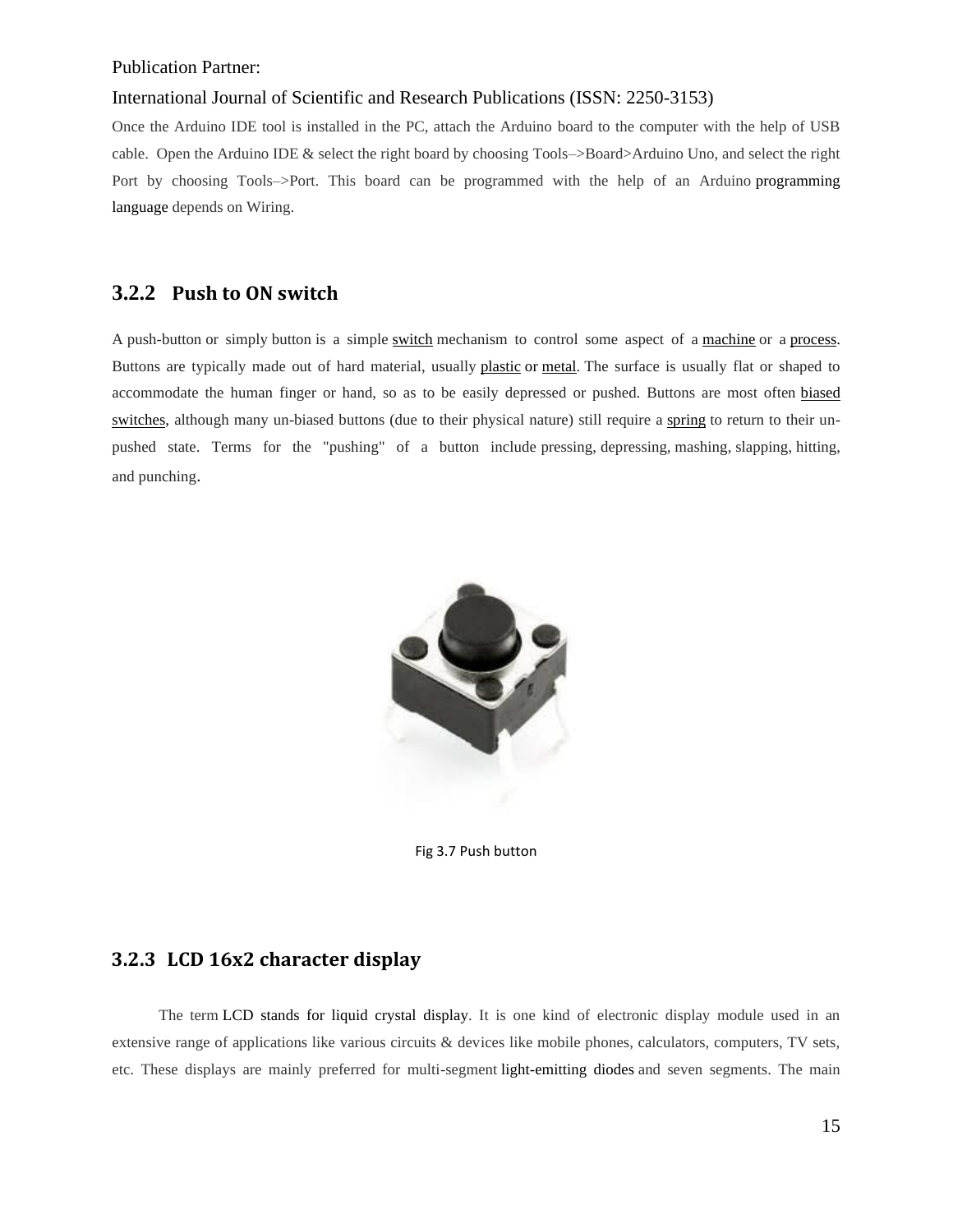#### International Journal of Scientific and Research Publications (ISSN: 2250-3153)

benefits of using this module are inexpensive; simply programmable, animations, and there are no limitations for displaying custom characters, special and even animations, etc.



#### Fig 3.8 LCD 16x2 character display

#### **LCD 16×2 Pin Diagram**

The  $16\times2$  LCD pinout is shown below.

- Pin1 (Ground/Source Pin): This is a GND pin of display, used to connect the GND terminal of the microcontroller unit or power source.
- Pin2 (VCC/Source Pin): This is the voltage supply pin of the display, used to connect the supply pin of the power source.
- Pin3 (V0/VEE/Control Pin): This pin regulates the difference of the display, used to connect a changeable POT that can supply 0 to 5V.
- Pin4 (Register Select/Control Pin): This pin toggles among command or data register, used to connect a microcontroller unit pin and obtains either 0 or  $1(0 = \text{data mode}, \text{and } 1 = \text{command mode}).$
- Pin5 (Read/Write/Control Pin): This pin toggles the display among the read or writes operation, and it is connected to a microcontroller unit pin to get either 0 or 1 ( $0 =$  Write Operation, and 1 = Read Operation).
- Pin 6 (Enable/Control Pin): This pin should be held high to execute Read/Write process, and it is connected to the microcontroller unit & constantly held high.
- Pins 7-14 (Data Pins): These pins are used to send data to the display. These pins are connected in two-wire modes like 4-wire mode and 8-wire mode. In 4-wire mode, only four pins are connected to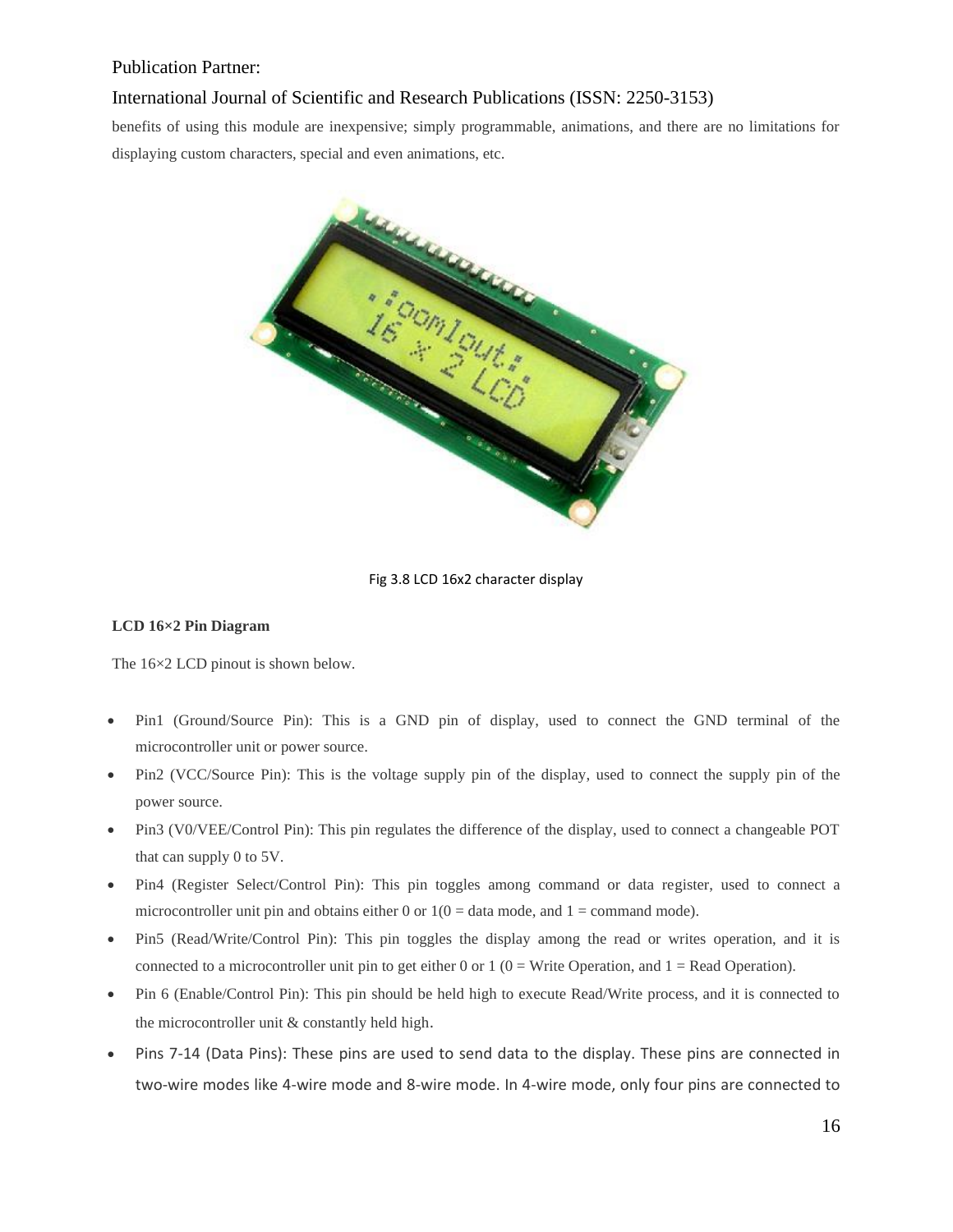#### International Journal of Scientific and Research Publications (ISSN: 2250-3153)

the microcontroller unit like 0 to 3, whereas in 8-wire mode, 8-pins are connected to microcontroller unit like 0 to 7.

- Pin15 (+ve pin of the LED): This pin is connected to  $+5V$
- Pin 16 (-ve pin of the LED): This pin is connected to GND.



Fig 3.9 Pin diagram of LCD 16x2 character display

#### **Features of LCD16x2**

The features of this LCD mainly include the following.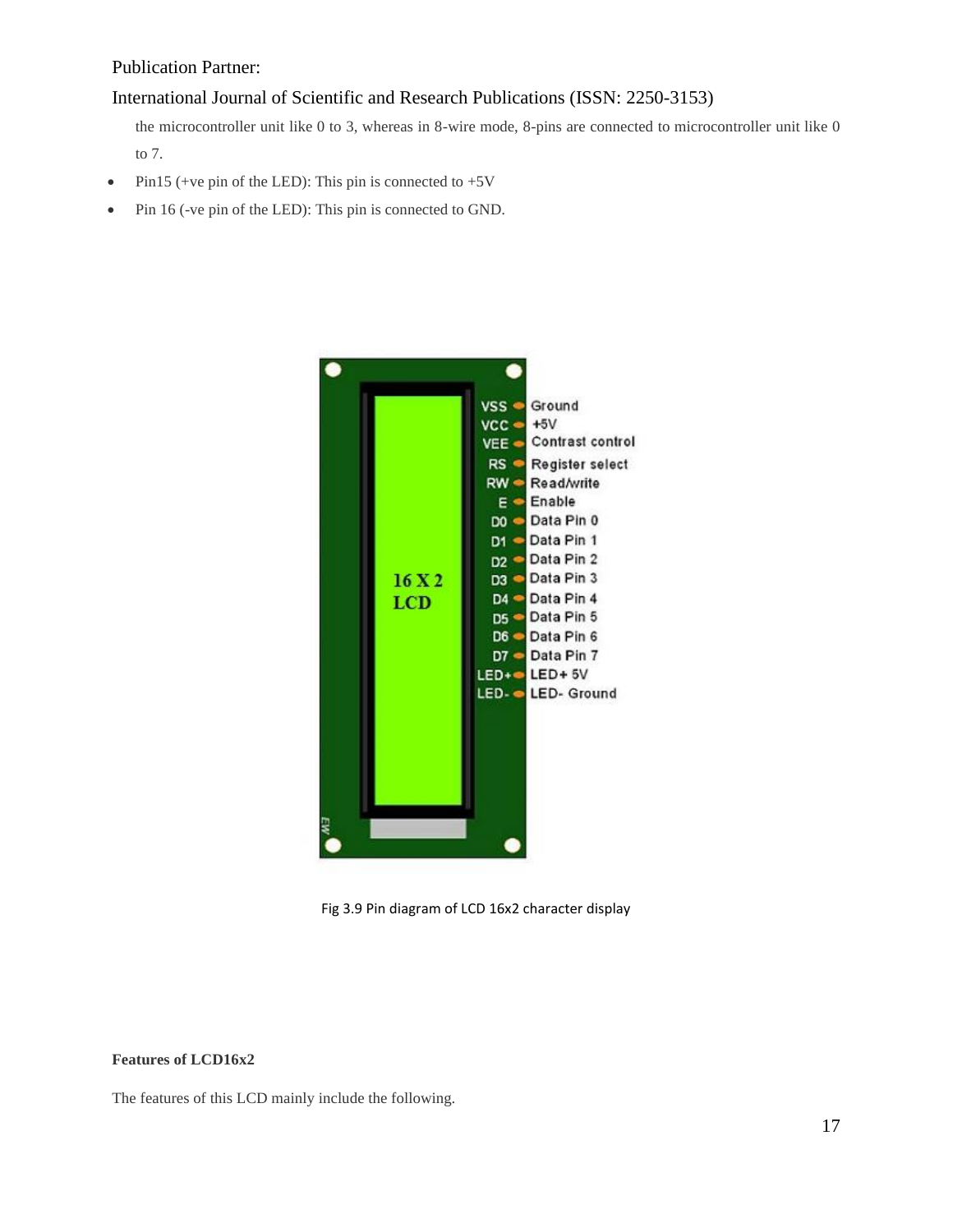#### International Journal of Scientific and Research Publications (ISSN: 2250-3153)

- The operating voltage of this LCD is 4.7V-5.3V
- It includes two rows where each row can produce 16-characters.
- The utilization of current is 1mA with no backlight
- Every character can be built with a  $5\times8$  pixel box
- The alphanumeric LCDs alphabets & numbers
- Is display can work on two modes like 4-bit & 8-bit
- These are obtainable in Blue & Green Backlight
- It displays a few custom generated characters

#### **Registers of LCD**

A 16×2 LCD has two [registers](https://www.elprocus.com/know-about-types-of-registers-in-8051-microcontroller/) like data register and command register. The RS (register select) is mainly used to change from one register to another. When the register set is '0', then it is known as command register. Similarly, when the register set is '1', then it is known as data register.

#### **Command Register**

The main function of the command register is to store the instructions of command which are given to the display. So that predefined tasks can be performed such as clearing the display, initializing, set the cursor place, and display control. Here commands processing can occur within the register.

#### **Data Register**

The main function of the data register is to store the information which is to be exhibited on the LCD screen. Here, the ASCII value of the character is the information which is to be exhibited on the screen of LCD. Whenever we send the information to LCD, it transmits to the data register, and then the process will be starting there. When register set  $=1$ , then the data register will be selected.

#### **3.2.4 GSM module sim 300**

GSM stands for Global System for Mobile Communication. It is a digital cellular technology used for transmitting mobile voice and data services. ... GSM makes use of narrowband Time Division Multiple Access (TDMA) technique for transmitting signals. GSM was developed using digital technology.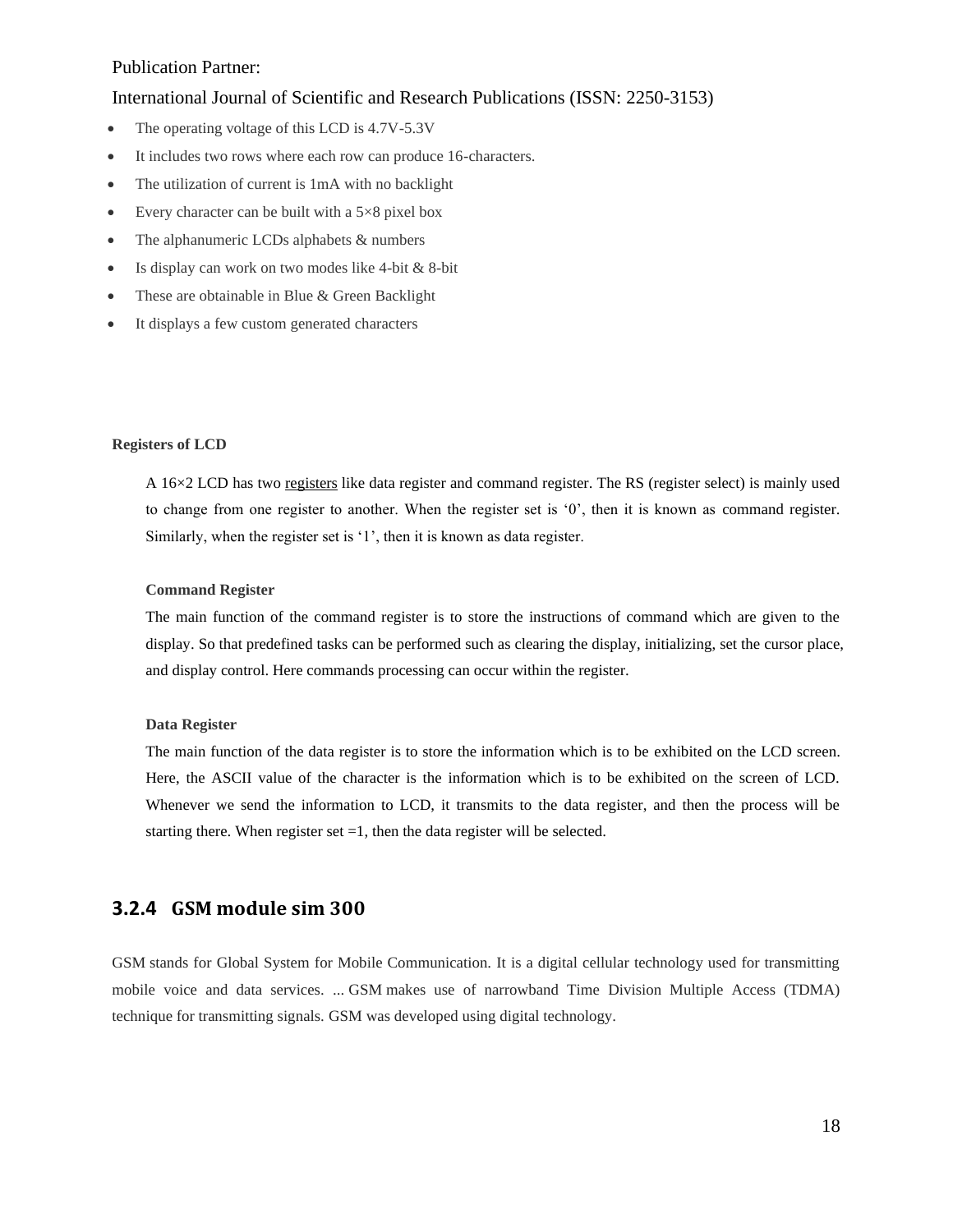#### International Journal of Scientific and Research Publications (ISSN: 2250-3153)

GSM is a mobile communication modem; it is stands for global system for mobile communication (GSM). ... A GSM digitizes and reduces the data, then sends it down through a channel with two different streams of client data, each in its own particular time slot.

Basically, GSM was built to aid 2g connectivity in mobile phones. Earlier, the network incorporated a circuit switching network but with time and need, it had to collaborate with GPRS, implementing the packet switching protocol. The frequency of operation of the GSM network falls within the range of 900-1800 MHz.



Fig 3.10 GSM module sim 300

#### **GSM Modem Features**

- This GSM modem is a highly flexible plug and play modem based on tri-band SIM300 GSM module.
- Industrial quality PCB with adequate grounding for better performance and noise immunity.
- RS232 Interface with Hardware Flow Control Support. (5 wire Serial interface with TX, RX, RTS, CTS & GND signals).
- Power ON/OFF control pin for auto-reset by Micro-controller. It will be useful for Auto-Reset functionality in Self monitoring Applications running 24x7x365.
- Antenna connector has separate ground plane for additional safety. It will isolate modem circuit ground plan in case antenna connector is exposed to inappropriate voltages. Modem Circuit ground plan and antenna ground plan can be connected simply by solder jumper, if required.
- Supports features like voice, data / fax, SMS, GPRS and integrated TCP / IP stack.
- Control via AT commands (GSM 07.07, 07.05 and enhanced AT commands).
- AC/DC 9-12 V /1.5 A Power Input.
- 4 Pin 0.1" connector for Speaker & Mic connectivity.
- RTC Battery holder (Optional).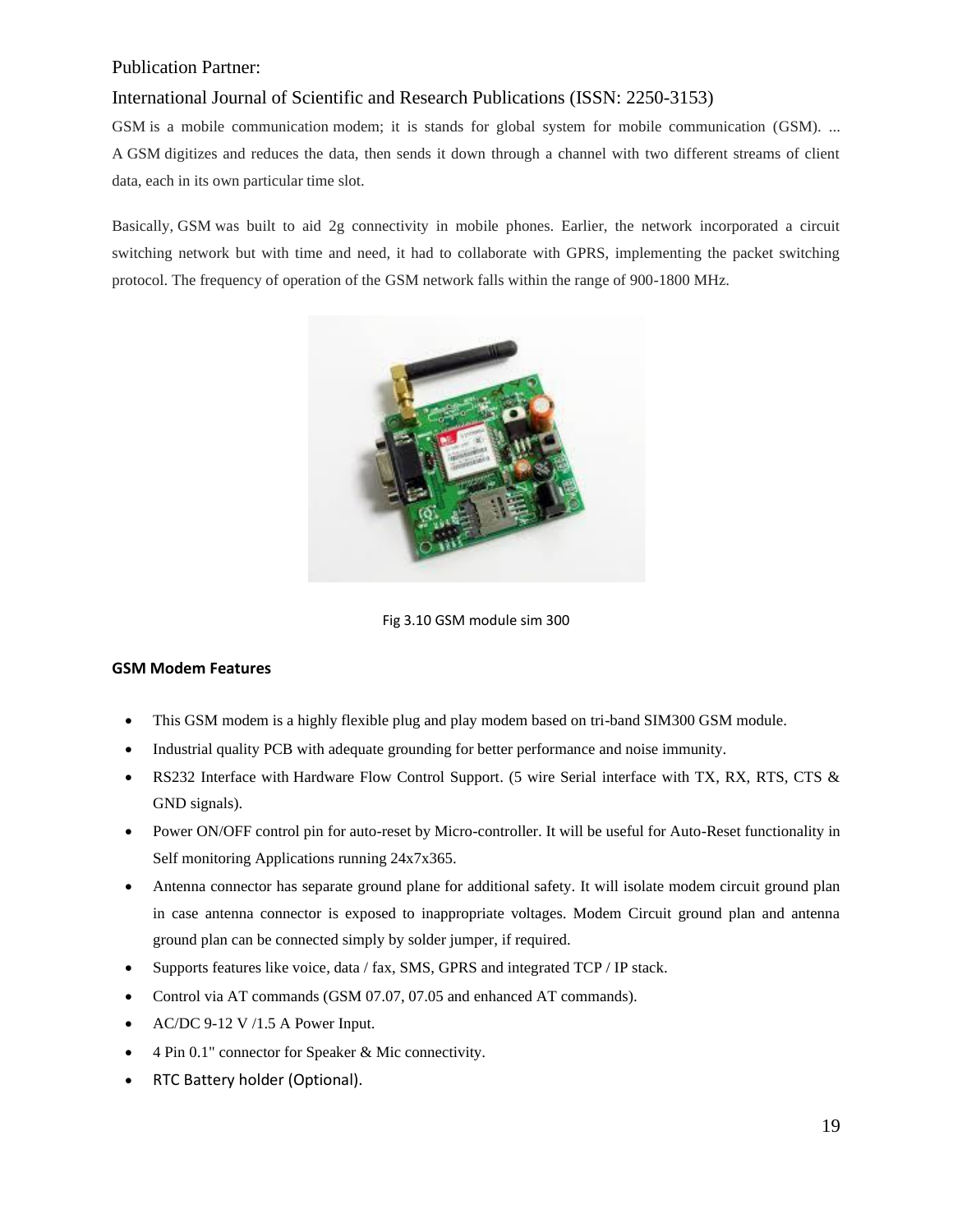International Journal of Scientific and Research Publications (ISSN: 2250-3153)

• Average Current consumption in normal operation 250 mA, can rise up to 500-700 mA during Voice and GPRS connections. Current pulse can be high as 1.5-2 A.

## **3.2.5 Electromagnet**

This DC 12V KK-P30/25 Lifting Solenoid Electromagnet consists of an iron core and a coil to attract magnetic substances, using the magnetic action induced by electric current, only while the current is applied. This compact functional device offers high power with high reliability. The structure and design to release the residual magnetism left after de-energization is also one of its unique features.

Working Principle

An electromagnet is simply a coil of wire. It is usually wound around an iron core. However, it could be wound around an air core, in which case it is called a solenoid. When connected to a DC voltage or current source, the electromagnet becomes energized, creating a magnetic field just like a permanent magnet. The magnetic flux density is proportional to the magnitude of the current flowing in the wire of the electromagnet.

The polarity of the electromagnet is determined by the direction of the current. The north pole of the electromagnet is determined by using your right hand. Wrap your fingers around the coil in the same direction as the current is flowing (conventional current flows from  $+$  to  $-$ ). The direction your thumb is pointing in the direction of the magnetic field so north would come out of the electromagnet in the direction of your thumb. DC electromagnets are principally used to pick up or hold objects

#### **Features**

#### **1. Our DC-powered electromagnet generates a magnetic field of high-power with high efficiency.**

This highly efficient electromagnet generates a magnetic field of a strong pull (high attractive force) with low energy consumption. You can adjust to the desired attractive force by changing the power applied and the magnetic gap between the electromagnet and the substance.

#### **2. Minimized in residual magnetic.**

When an electromagnet is energized, the problem is how to release the magnetic force which remains on the device after the power is turned off. Our electromagnet is designed with measures to release and minimize this residual magnetic force.

#### **3. Lightweight, compact design for space-saving.**

Compact mechanism with high reliability.

#### **4. Long life**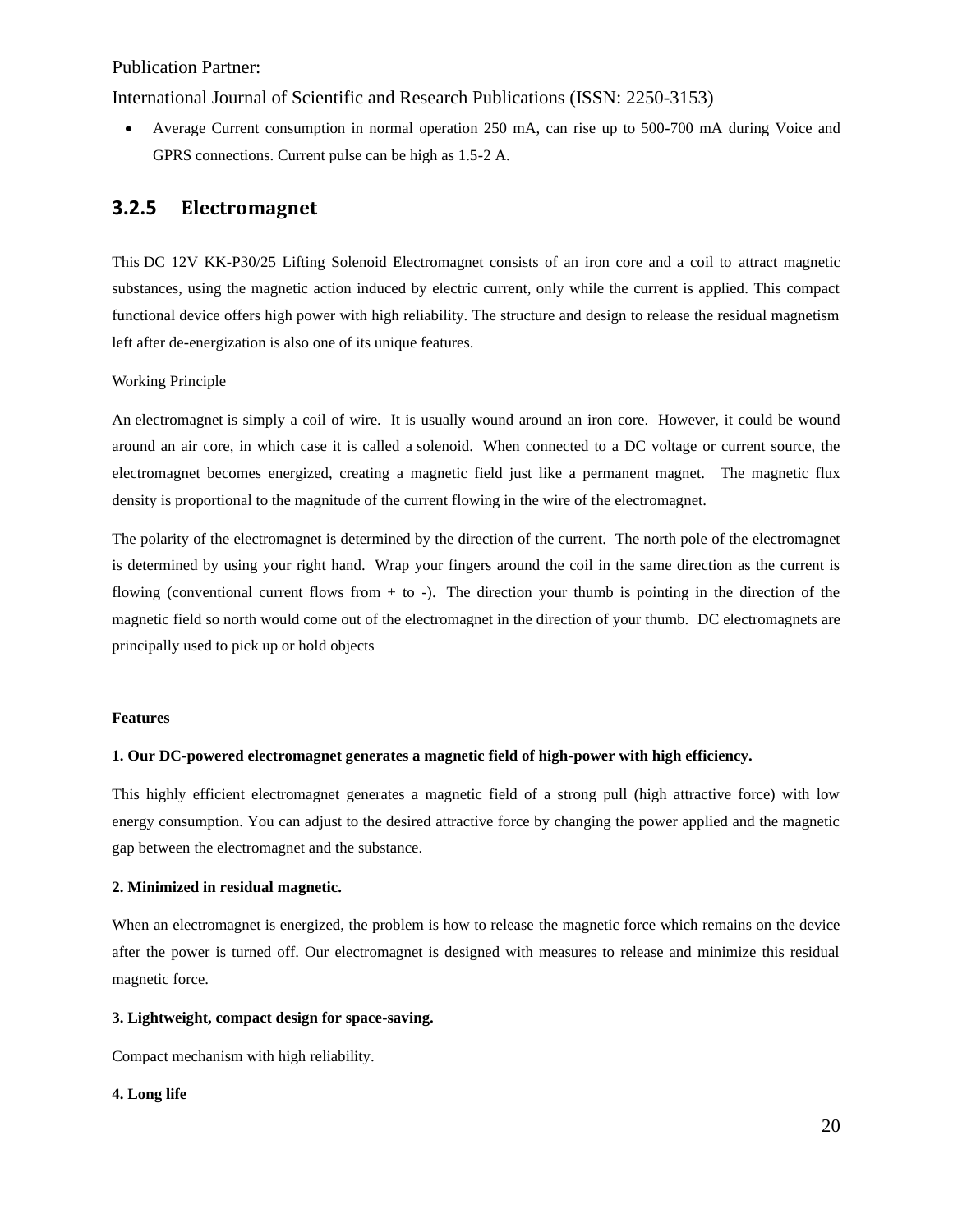International Journal of Scientific and Research Publications (ISSN: 2250-3153)

High mechanical strength and excellent durability.

**5.Widely applied in automation: assembly line, sorting machine, mechanical arm, experimental facility, etc**



Fig 3.11 Electromagnet

#### **3.2.6 Motor driver IC L293D**

L293D is a typical Motor driver or Motor Driver IC which allows DC motor to drive on either direction. L293D is a 16-pin IC which can control a set of two DC motors simultaneously in any direction. It means that you can control two [DC motor](https://www.rakeshmondal.info/High-Torque-Motor-Low-RPM-Motor) with a single L293D IC.

#### **Concept**

It works on the concept of H-bridge. H-bridge is a circuit which allows the voltage to be flown in either direction. As you know voltage need to change its direction for being able to rotate the motor in clockwise or anticlockwise direction, Hence H-bridge IC are ideal for driving a DC motor.

In a single L293D chip there are two h-Bridge circuit inside the IC which can rotate two dc motor independently. Due its size it is very much used in robotic application for controlling DC motors. Given below is the pin diagram of a L293D motor controller.

There are two Enable pins on l293d. Pin 1 and pin 9, for being able to drive the motor, the pin 1 and 9 need to be high. For driving the motor with left H-bridge you need to enable pin 1 to high. And for right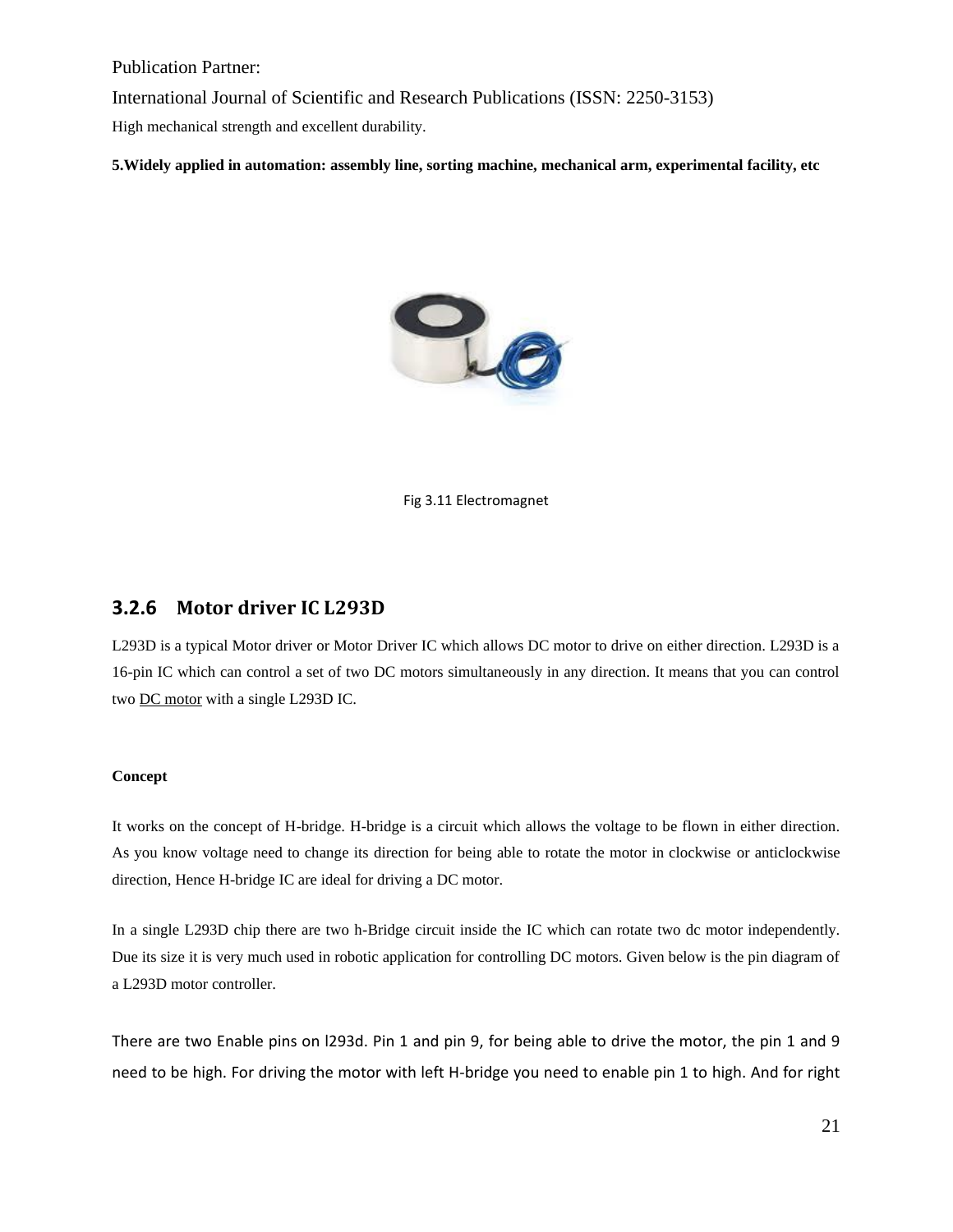International Journal of Scientific and Research Publications (ISSN: 2250-3153)

H-Bridge you need to make the pin 9 to high. If anyone of the either pin1 or pin9 goes low then the motor in the corresponding section will suspend working. It's like a switch.



Fig 3.12 Motor driver IC L293D



#### **L293D Pin Diagram**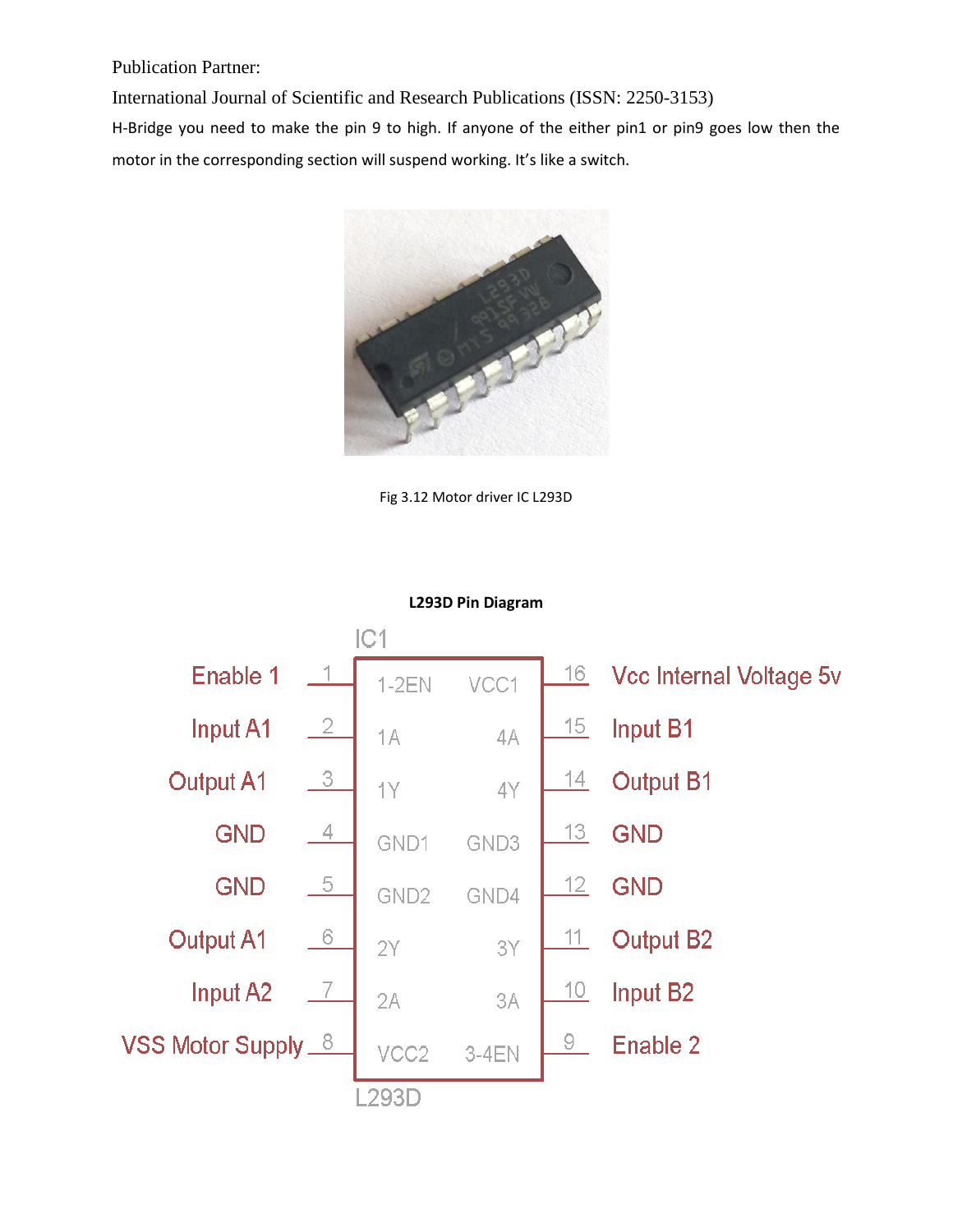International Journal of Scientific and Research Publications (ISSN: 2250-3153)

Fig 3.13 Pin diagram of Motor driver IC L293D

#### **Working of L293D**

There are 4 input pins for l293d, pin 2, 7 on the left and pin 15, 10 on the right as shown on the pin diagram. Left input pins will regulate the rotation of motor connected across left side and right input for motor on the right hand side. The motors are rotated on the basis of the inputs provided across the input pins as LOGIC 0 or LOGIC 1.

#### **L293D Logic Table.**

Let us consider a Motor connected on left side output pins (pin 3,6). For rotating the motor in clockwise direction the input pins has to be provided with Logic 1 and Logic 0.

- Pin  $2 = \text{Logic 1}$  and Pin  $7 = \text{Logic 0}$  | Clockwise Direction
- Pin  $2 = \text{Logic 0}$  and Pin  $7 = \text{Logic 1}$  | Anticlockwise Direction
- Pin  $2 = \text{Logic 0}$  and Pin  $7 = \text{Logic 0}$  | Idle [No rotation] [Hi-Impedance state]
- Pin  $2 = \text{Logic 1}$  and Pin  $7 = \text{Logic 1}$  | Idle [No rotation]

#### **Circuit Diagram for l293d motor driver IC controller**.



Fig 3.14 Circuit diagram of Motor driver IC L293D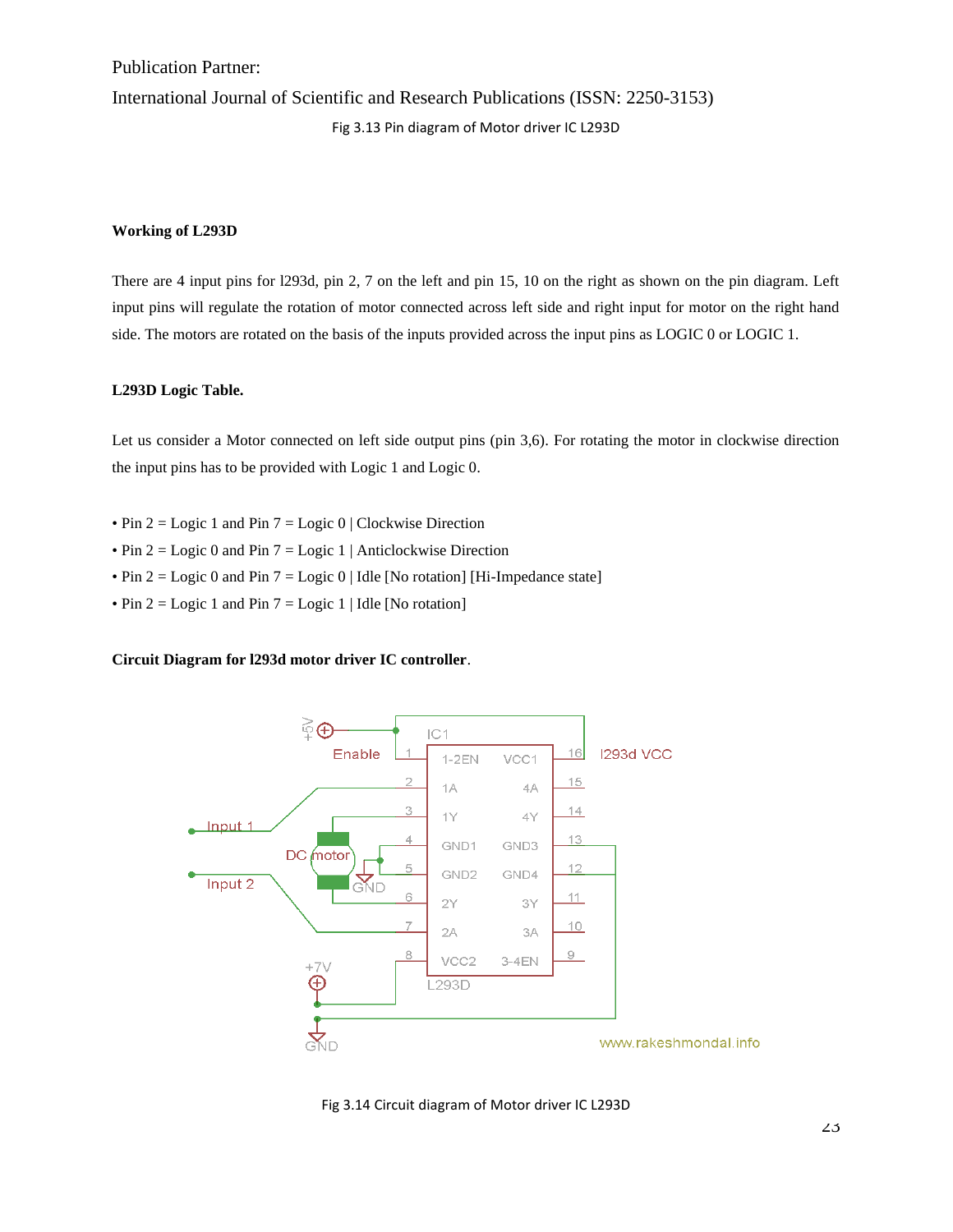#### International Journal of Scientific and Research Publications (ISSN: 2250-3153)

#### **Features**

- Can be used to run Two DC motors with the same IC.
- Speed and Direction control is possible
- Motor voltage Vcc2 (Vs): 4.5V to 36V
- Maximum Peak motor current: 1.2A
- Maximum Continuous Motor Current: 600mA
- Supply Voltage to Vcc1(VSS): 4.5V to 7V
- Transition time: 300ns (at 5Vand 24V)
- Automatic Thermal shutdown is available
- Available in 16-pin DIP, TSSOP, SOIC packages

# **3.2.7 Voltage Regulator IC 7805**

- Voltage regulators are very common in electronic circuits. They provide a constant output voltage for a varied input voltage. In our case the 7805 IC is an iconic regulator IC that finds its application in most of the projects. The name 7805 signifies two meaning, "78" means that it is a positive voltage regulator and "05" means that it provides 5V as output. So our 7805 will provide a +5V output voltage.
- The output current of this IC can go up to 1.5A. But, the IC suffers from heavy heat loss hence a Heat sink is recommended for projects that consume more current. For example if the input voltage is 12V and you are consuming 1A, then (12-5)  $*$  1 = 7W. This 7 Watts will be dissipated as heat.
- 7805 is a three terminal linear voltage regulator IC with a fixed output voltage of 5V which is useful in a wide range of applications. Currently, the 7805 Voltage Regulator IC is manufactured by Texas Instruments, ON Semiconductor, STMicroelectronics, Diodes incorporated, Infineon Technologies, etc.
- Some of the important features of the 7805 IC are as follows:
- It can deliver up to 1.5 A of current (with heat sink).
- Has both internal current limiting and thermal shutdown features.
- Requires very minimum external components to fully function.
- Pin Diagram of 7805 Voltage Regulator IC
- As mentioned earlier, 7805 is a three terminal device with the three pins being 1. INPUT, 2. GROUND and 3. OUTPUT. The following image shows the pins on a typical 7805 IC in To-220 Package.

•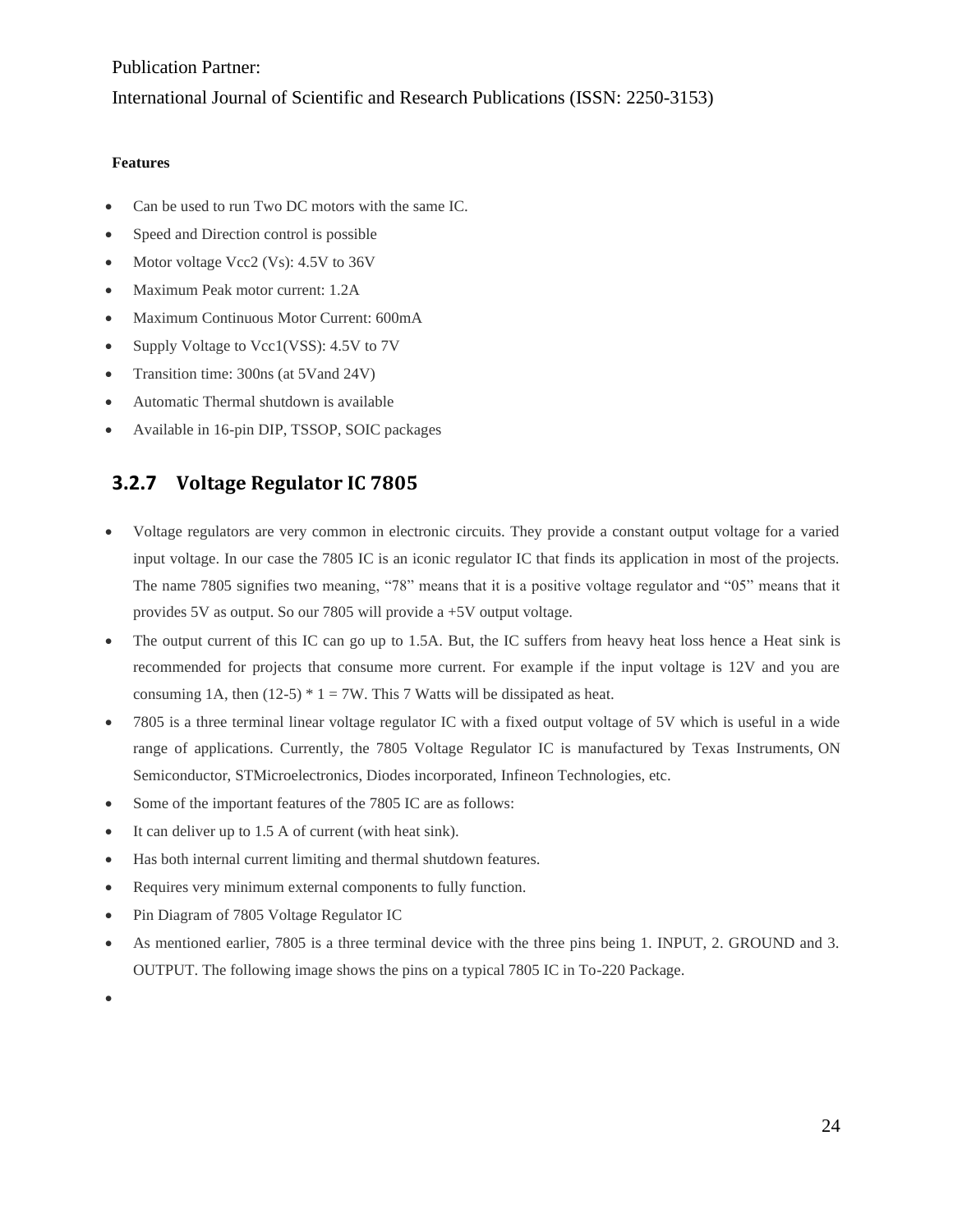International Journal of Scientific and Research Publications (ISSN: 2250-3153)



Fig 3.15 Pin Diagram of 7805 Voltage Regulator IC

| Pin<br>No. | Pin           | <b>Function</b>                         | <b>Description</b>                                                                                 |
|------------|---------------|-----------------------------------------|----------------------------------------------------------------------------------------------------|
|            | <b>INPUT</b>  | Input voltage (7V-35V)                  | In this pin of the IC positive<br>unregulated voltage is given in<br>regulation.                   |
| 2          | <b>GROUND</b> | Ground (0V)                             | In this pin where the ground is<br>given. This pin is neutral for<br>equally the input and output. |
| 3          | <b>OUTPUT</b> | Regulated output; 5V<br>$(4.8V - 5.2V)$ | The output of the regulated 5V<br>volt is taken out at this pin of<br>the IC regulator.            |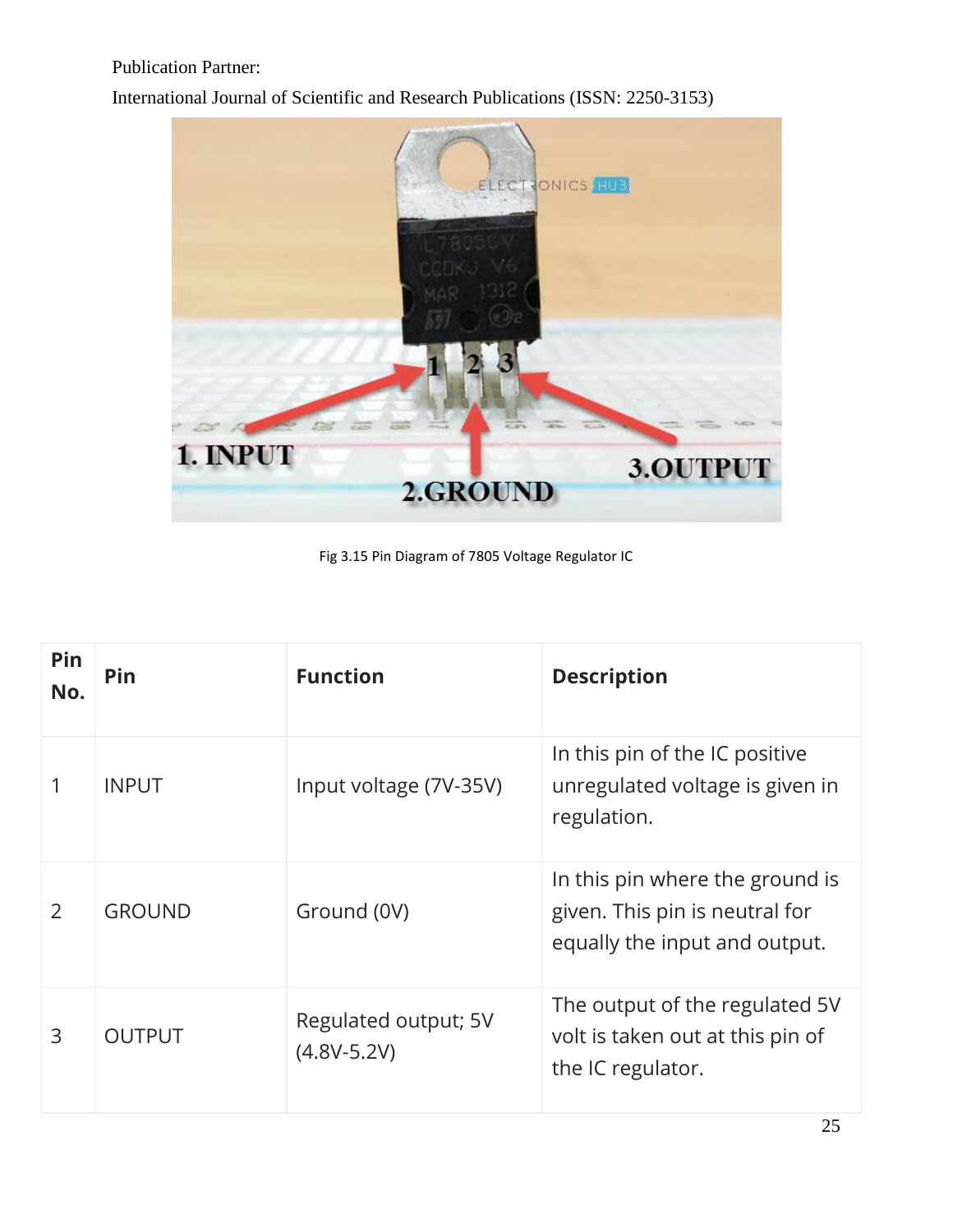International Journal of Scientific and Research Publications (ISSN: 2250-3153)

#### **Basic Circuit of 7805**

As I have previously talked about regulated power supply as a device that works on DC voltages and it can uphold its output accurately at a fixed voltage all the time even if there is a significant alteration in the DC input voltage.

As per the datasheets of 7805 IC, the basic circuit required for 7805 to work as a complete regulator is very simple. In fact, if the input supply is an unregulated DC Voltage, then all you need are two capacitor (even those are not mandatory depending on the implementation).



Fig 3.16 Circuit diagram of Voltage Regulator IC 7805

The above circuit shows all the components required for a 7805 IC to work properly. The 0.22μF Capacitor near the input is required only if the distance between the regulator IC and the power supply filter is high. Also, the 0.1μF Capacitor near the output is optional and if used, it helps in the transient response.

In this circuit, VIN is the input voltage to the 7805 IC and the source can be from either a battery of an unregulated DC. VOUT is the output of the 7805 IC, which is a Regulated 5V.

#### **3.2.8 Power supply**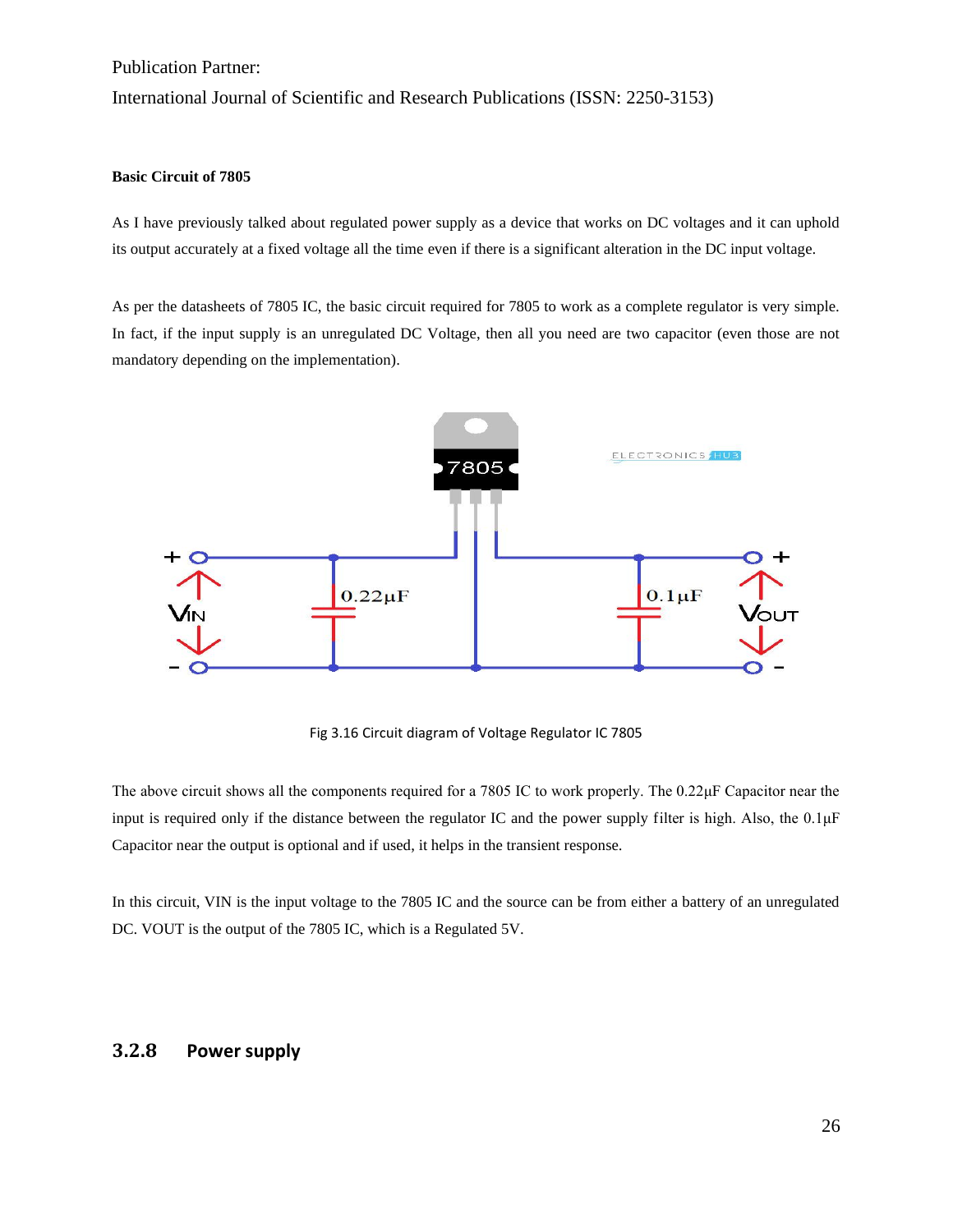#### International Journal of Scientific and Research Publications (ISSN: 2250-3153)

A power supply is an electrical device that supplies [electric power](https://en.wikipedia.org/wiki/Electric_power) to an [electrical load.](https://en.wikipedia.org/wiki/Electrical_load) The primary function of a power supply is to convert [electric current](https://en.wikipedia.org/wiki/Electric_current) from a source to the correct [voltage,](https://en.wikipedia.org/wiki/Voltage) [current,](https://en.wikipedia.org/wiki/Electric_current) and [frequency](https://en.wikipedia.org/wiki/Frequency) to power the load. As a result, power supplies are sometimes referred to as [electric power converters.](https://en.wikipedia.org/wiki/Electric_power_converter) Some power supplies are separate standalone pieces of equipment, while others are built into the load appliances that they power. Examples of the latter include power supplies found in [desktop computers](https://en.wikipedia.org/wiki/Desktop_computer) and [consumer electronics](https://en.wikipedia.org/wiki/Consumer_electronics) devices. Other functions that power supplies may perform include limiting the current drawn by the load to safe levels, shutting off the current in the event of an [electrical fault,](https://en.wikipedia.org/wiki/Electrical_fault) power conditioning to prevent [electronic noise](https://en.wikipedia.org/wiki/Electronic_noise) or [voltage surges](https://en.wikipedia.org/wiki/Voltage_surge) on the input from reaching the load, [power-factor correction,](https://en.wikipedia.org/wiki/Power-factor_correction) and storing energy so it can continue to power the load in the event of a temporary interruption in the source power [\(uninterruptible power supply\)](https://en.wikipedia.org/wiki/Uninterruptible_power_supply).

All power supplies have a power input connection, which receives energy in the form of electric current from a source, and one or more power output connections that deliver current to the load. The source power may come from the [electric power grid,](https://en.wikipedia.org/wiki/Electric_power_grid) such as an [electrical outlet,](https://en.wikipedia.org/wiki/Electrical_outlet) [energy storage](https://en.wikipedia.org/wiki/Energy_storage) devices such as [batteries](https://en.wikipedia.org/wiki/Battery_(electricity)) or [fuel](https://en.wikipedia.org/wiki/Fuel_cell)  [cells,](https://en.wikipedia.org/wiki/Fuel_cell) [generators](https://en.wikipedia.org/wiki/Electrical_generators) or [alternators,](https://en.wikipedia.org/wiki/Alternator) [solar power](https://en.wikipedia.org/wiki/Solar_power) converters, or another power supply. The input and output are usually hardwired circuit connections, though some power supplies employ [wireless energy transfer](https://en.wikipedia.org/wiki/Wireless_power) to power their loads without wired connections. Some power supplies have other types of inputs and outputs as well, for functions such as external monitoring and control.

#### **AC-to-DC supply**



Fig 3.17 Schematic of basic AC-to-DC power supply

DC power supplies use AC [mains electricity](https://en.wikipedia.org/wiki/Mains_electricity) as an energy source. Such power supplies will employ a [transformer](https://en.wikipedia.org/wiki/Transformer) to convert the input voltage to a higher or lower AC voltage. A [rectifier](https://en.wikipedia.org/wiki/Rectifier) is used to convert the transformer output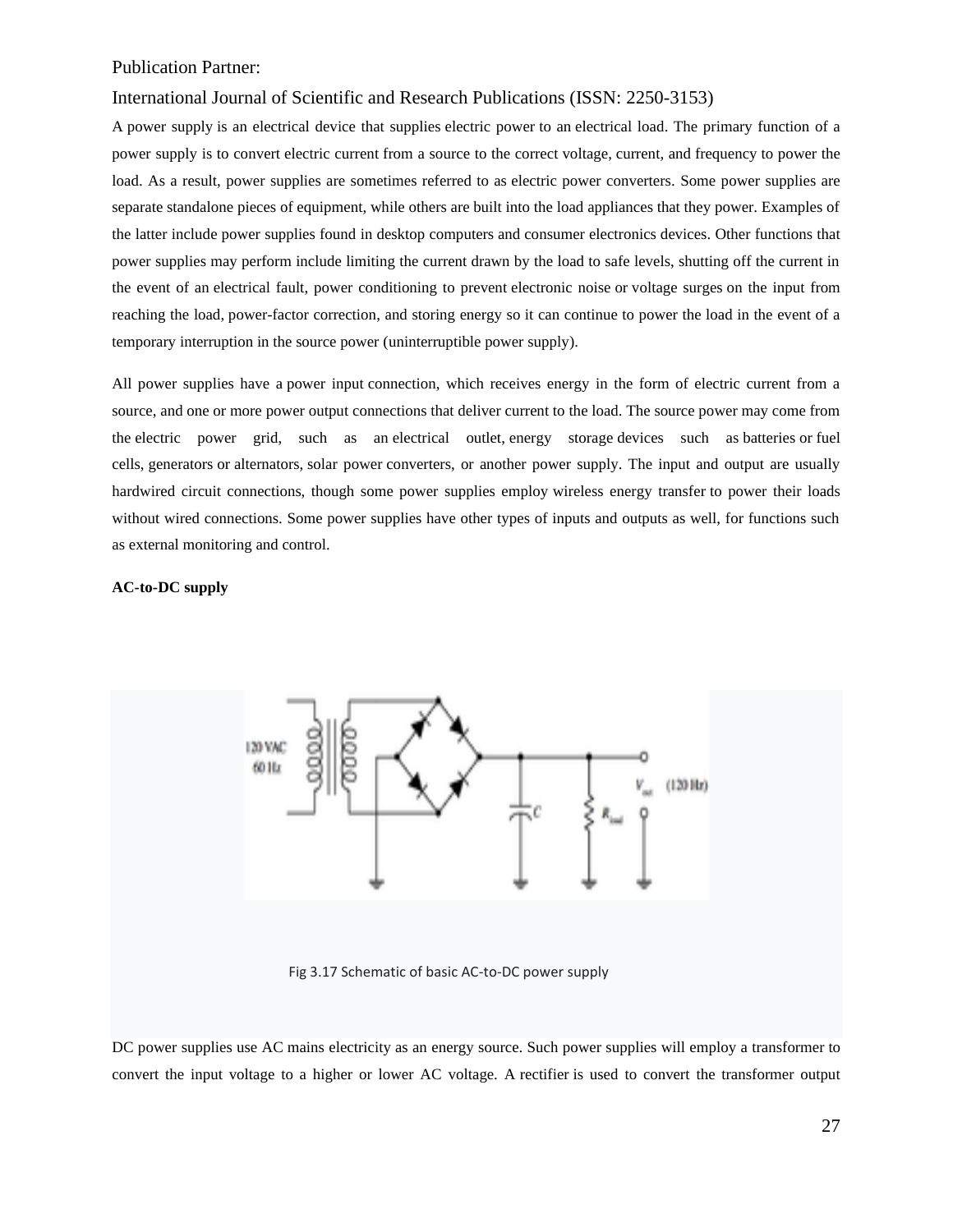International Journal of Scientific and Research Publications (ISSN: 2250-3153)

voltage to a varying DC voltage, which in turn is passed through an [electronic filter](https://en.wikipedia.org/wiki/Electronic_filter) to convert it to an unregulated DC voltage.

The filter removes most, but not all of the AC voltage variations; the remaining AC voltage is known as ripple. The electric load's tolerance of ripple dictates the minimum amount of filtering that must be provided by a power supply. In some applications, high ripple is tolerated and therefore no filtering is required. For example, in some battery charging applications it is possible to implement a mains-powered DC power supply with nothing more than a transformer and a single rectifier diode, with a resistor in series with the output to limit charging current.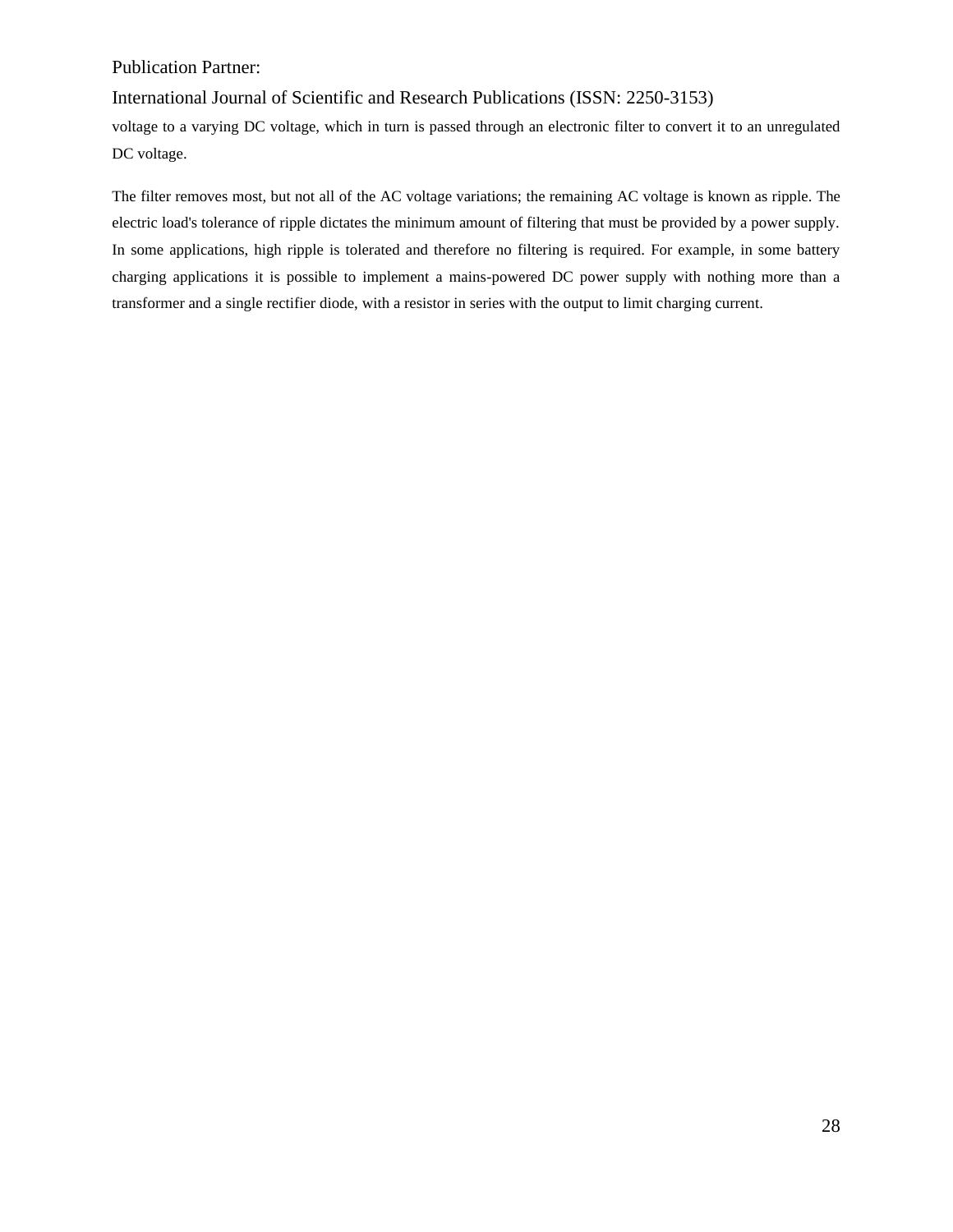International Journal of Scientific and Research Publications (ISSN: 2250-3153)

# **4.1 Result**

 The below list of images give the sequence of actions that take place for delivery of a package to customer premises.



Fig.4.1 Displayed message on the LCD screen

 As soon as the delivery driver arrives for making the delivery, will see the message displayed on the LCD screen and will press the key which will send the notification to the customer's smartphone.



Fig.4.2 Message received on the customer's smartphone

 When the customer receives the notification for the parcel request, he/she will send the OTP in response to the notification.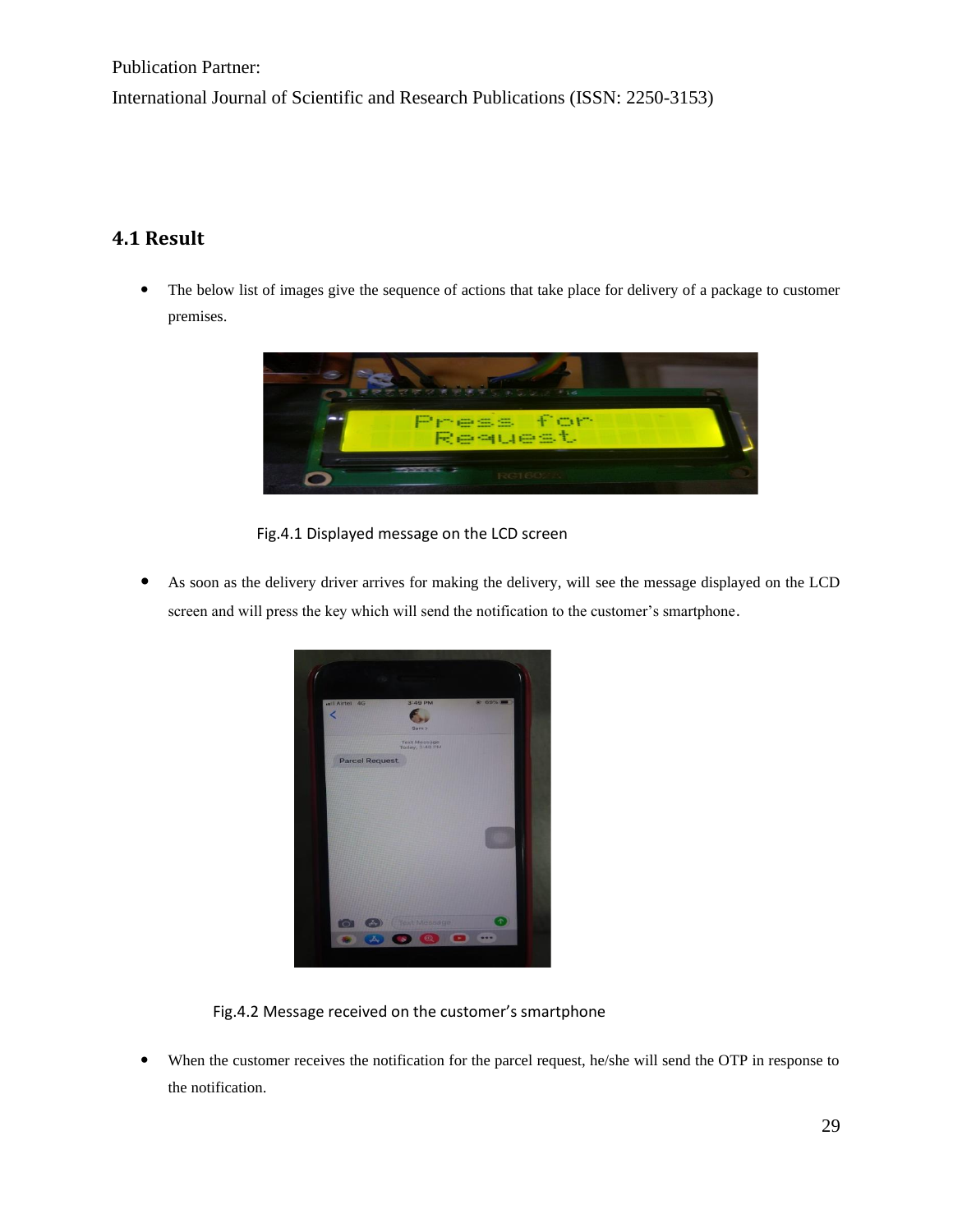International Journal of Scientific and Research Publications (ISSN: 2250-3153)



Fig.4.3 OTP send by the customer

 This OTP will unlock the box and the same OTP will be displayed on the LCD screen for the confirmation of the delivery driver and to provide him the proof of delivery.



Fig.4.4 OTP displayed on the LCD screen

 When the parcel is placed by the delivery driver in the box, it will be detected by the sensor. As soon as the parcel is detected, customer will receive the confirmation message.



Fig.4.5 Confirmation Message received by the smartphone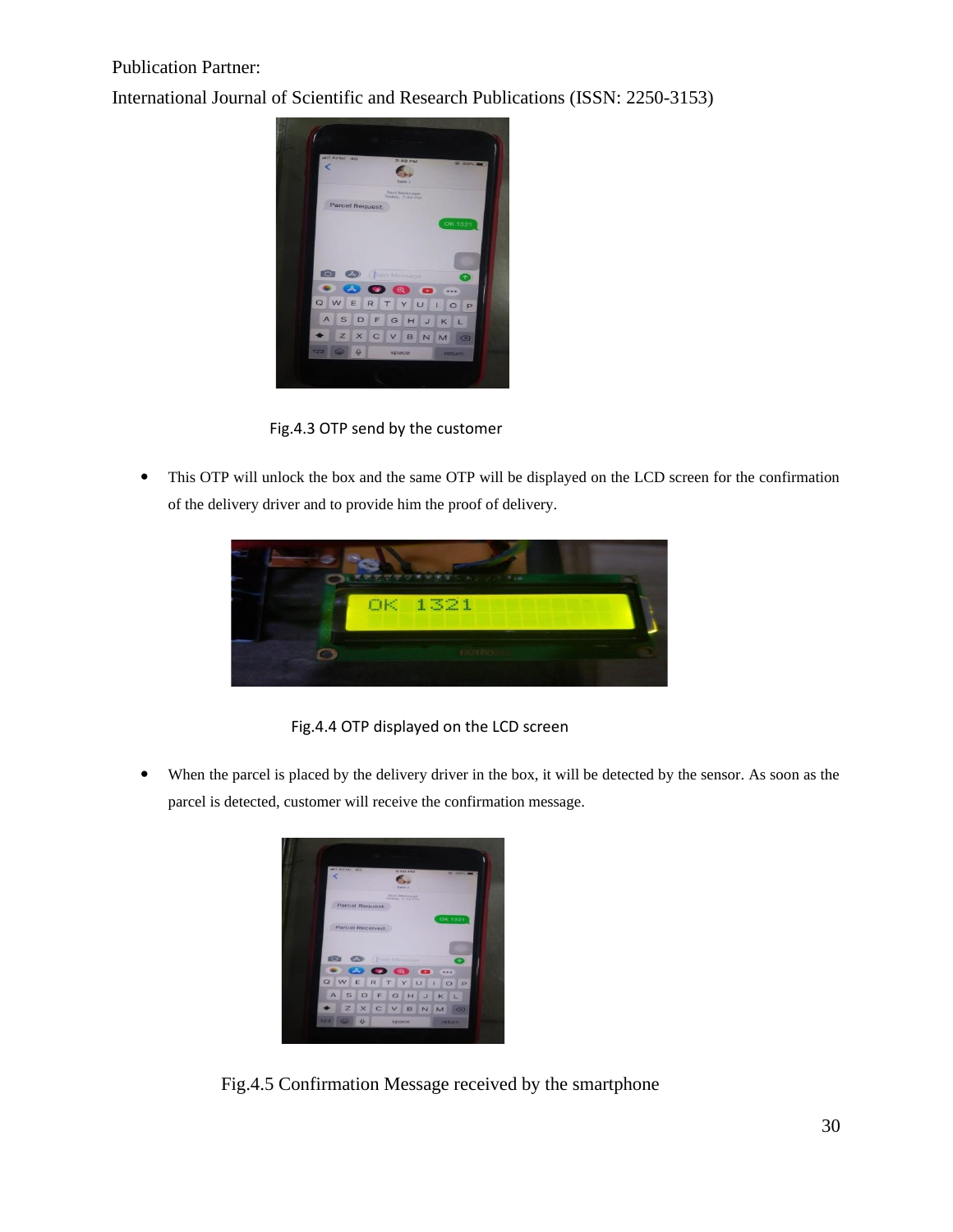International Journal of Scientific and Research Publications (ISSN: 2250-3153)

 When the package is received, the customer will send an acknowledgement to the courier driver that the parcel has been received successfully. This can be done by displaying the "Thank you!" message on the LCD screen.



Fig.4.6 Acknowledgement message displayed on the LCD screen for the courier driver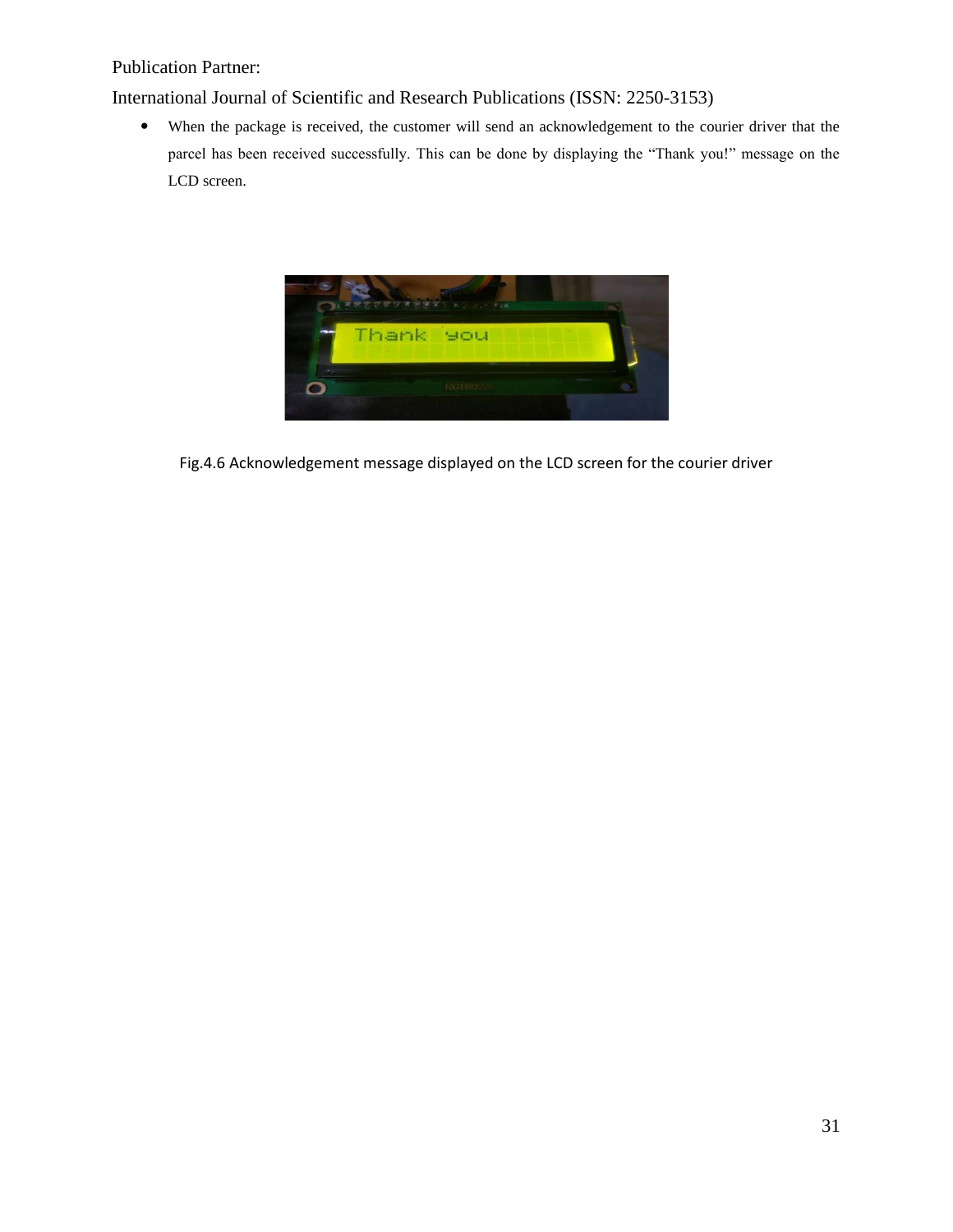#### International Journal of Scientific and Research Publications (ISSN: 2250-3153)

## **5.1 Future Scope**

- Future work can be focused on customizing the smart parcel receiving box which improves security and scalability. With the blooming of IoT (Internet of Things) tracking of packages becomes easier. Using internet instead of GSM services also reduces the cost for communication. The mechanical part of the system could be improvised for smoother handling of the packages.
- Also by installing the compatible CCTV or Webcam the owner can keep eye on parcel from anywhere on the globe. A software application can be designed to handle all these activity. The system requires just one time investment and easy to handle thereby making it affordable for common man.

# **5.2 Conclusion**

- The aim of engineering studies is to increase the quality of living by constant innovation and research. Introducing technology into common man's life by exploiting the advancements in GSM technology an effort has been made to simplify the delivery procedure which usually involves lot of human effort and time. Currently handling of packages and delivery is a major concern for delivery and logistic companies.
- This has provided a platform for us to act and resolve the problem by making the best use of technology and skill set we have developed as engineering students. An attempt has been made by realizing the space that exists and a fully automated receiver system has been developed which is to be installed in customer premises.